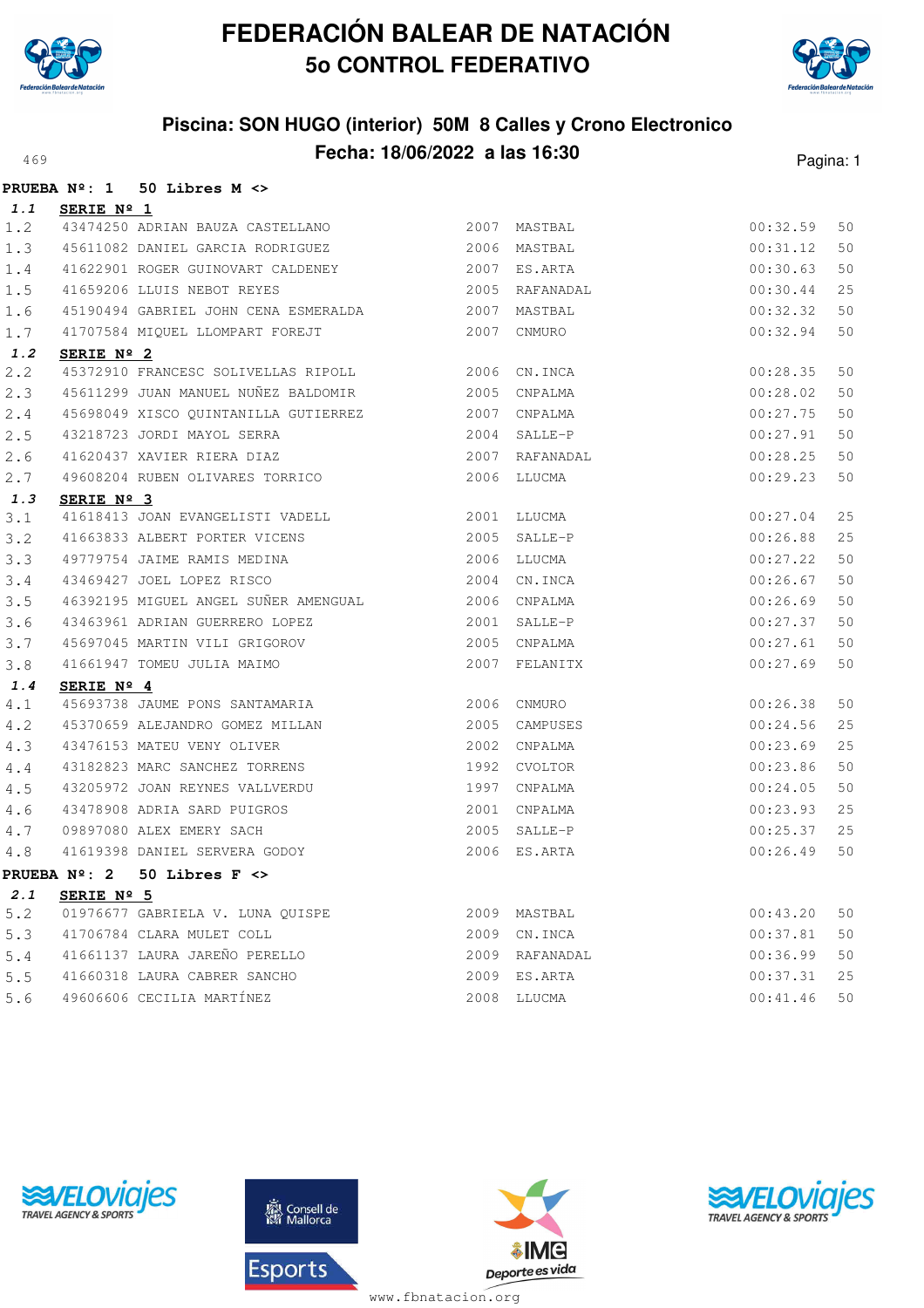



## **Piscina: SON HUGO (interior) 50M 8 Calles y Crono Electronico Fecha: 18/06/2022 a las 16:30**<sup>469</sup> Pagina: 2

|         | <b>PRUEBA Nº: 2</b> | 50 Libres $F \leq$                                           |              |               |          |    |
|---------|---------------------|--------------------------------------------------------------|--------------|---------------|----------|----|
| 2.2     | SERIE Nº 6          |                                                              |              |               |          |    |
| 6.2     |                     | 41657151 GEMMA GUINOVART CALDENTEY                           |              | 2009 ES.ARTA  | 00:35.95 | 50 |
| 6.3     |                     | 46390096 MARINA IGUAL SALOM                                  |              | 2008 CAMPUSES | 00:34.41 | 25 |
| $6.4$   |                     | 41691791 CRISTINA MIQUEL FULLANA 2009 ES.ARTA                |              |               | 00:34.24 | 25 |
| 6.5     |                     | 41658995 AINA SANSO FULLANA                                  |              | 2009 ES.ARTA  | 00:34.71 | 50 |
| 6.6     |                     | 43480602 CLAUDIA ARIAS GOMILA                                |              | 2007 LLUCMA   | 00:34.81 | 50 |
| 6.7     |                     | 45187771 LAURA RAMOS MAYOL                                   |              | 2007 CAMPUSES | 00:35.70 | 25 |
| 2.3     | SERIE $N^{\circ}$ 7 |                                                              |              |               |          |    |
| 7.1     |                     | 49771064 COLOMA MORAGUES CARDELL 2006 LLUCMA                 |              |               | 00:33.81 | 50 |
| 7.2     |                     | 45185729 MIREIA VANRELL MENENDEZ                             | 2007 CNPALMA |               | 00:32.91 | 50 |
| 7.3     |                     | 41623213 PAULA VIZUETA FERNANDEZ                             |              | 2007 ES.ARTA  | 00:32.40 | 50 |
| 7.4     |                     | 49770484 MARIOLA PEREZ CAMACHO                               |              | 2008 SALLE-P  | 00:32.31 | 50 |
| 7.5     |                     | 43474335 MARTA NADAL CANET                                   |              | 2006 NCALVIA  | 00:32.33 | 50 |
| 7.6     |                     | 41664006 MARIA BELEN GARCÍA VIVES                            |              | 2007 SALLE-P  | 00:32.10 | 25 |
| 7.7     |                     | 41659846 MARIA CIRER CABOT                                   |              | 2009 CNPALMA  | 00:33.57 | 50 |
| 7.8     |                     | 41693712 ESPERANÇA NADAL NICOLAU                             |              | 2008 ES.ARTA  | 00:34.06 | 25 |
| 2.4     | SERIE Nº 8          |                                                              |              |               |          |    |
| 8.1     |                     | 03086090 LUCIA BRIGUGLIO                                     |              | 2009 SALLE-P  | 00:31.96 | 50 |
| 8.2     |                     | 41623989 EMMA GRIMALT OBRADOR                                |              | 2006 FELANITX | 00:31.43 | 25 |
| 8.3     |                     | 43470770 ESTHER BLANQUE FAJARDO<br>45691467 MARTA BAÑOS VERA |              | 2006 MASTBAL  | 00:30.46 | 50 |
| $8.4\,$ |                     |                                                              |              | 2005 CVOLTOR  | 00:29.56 | 25 |
| 8.5     |                     | 43474350 MARINA JOVER GALLEGO                                |              | 2000 NCALVIA  | 00:29.90 | 25 |
| 8.6     |                     | 43475268 MARTA CHUN ROCA SANCHEZ                             |              | 2005 CVOLTOR  | 00:31.80 | 50 |
| 8.7     |                     | 42374837 CARLOTA MIRA BROWN                                  |              | 2007 ES.ARTA  | 00:31.86 | 50 |
| 8.8     |                     | 46392122 SANDRA CASTELL CORTES                               |              | 2007 MASTBAL  | 00:32.02 | 50 |
| 2.5     | SERIE Nº 9          |                                                              |              |               |          |    |
| 9.1     |                     | 43471829 ELSA MARTINEZ ESTEVA                                |              | 2007 SALLE-P  | 00:29.13 | 25 |
| 9.2     |                     | 43476271 ARIADNA MORA FERRANDIS                              |              | 2006 SALLE-P  | 00:29.14 | 50 |
| 9.3     |                     | 43477108 NATALIA MARTINEZ CACERES                            |              | 2004 CVOLTOR  | 00:28.82 | 50 |
| 9.4     |                     | 43466209 ALEJANDRA RUIZ MARTIN                               |              | 2003 CVOLTOR  | 00:27.43 | 25 |
| 9.5     |                     | 09690446 LUNA CHIMA                                          |              | 2007 CAMPUSES | 00:27.88 | 25 |
| 9.6     |                     | 01009114 ANIA CRISTINA BUCIU                                 |              | 2007 LLUCMA   | 00:29.03 | 50 |
| 9.7     |                     | 41662194 LUCIA ROCA RODADO                                   |              | 2003 CVOLTOR  | 00:28.86 | 25 |
| 9.8     |                     | 43573918 NADIA CORRADINI KOPECKA                             |              | 2005 SALLE-P  | 00:29.65 | 50 |
|         |                     | PRUEBA $N^{\circ}$ : 3 200 Braza M <>                        |              |               |          |    |
| 3.1     | SERIE Nº 10         |                                                              |              |               |          |    |
| 10.1    |                     | 41661630 JORDI COMAS ANDREO                                  |              | 2009 CN. INCA | 02:53.30 | 25 |
| 10.2    |                     | 41663834 SERGI PORTER VICENS                                 |              | 2008 SALLE-P  | 02:49.25 | 25 |
| 10.3    |                     | 78223023 NOAH TORRICO RUIZ                                   | 2008         | CVOLTOR       | 02:41.44 | 25 |
| 10.4    |                     | 49922759 JAVIER HERNANDEZ VILLAR                             | 2007         | MASTBAL       | 02:32.52 | 50 |
| 10.5    |                     | 45189993 MARC TORO GARCIA                                    | 2008         | NCALVIA       | 02:37.40 | 25 |
| 10.6    |                     | 48231044 RICARDO FERRER AGUILAR                              | 2008         | EULARIO       | 02:42.00 | 25 |
| 10.7    |                     | 45613692 JOAN BORDOY TASCON                                  | 2007         | NCALVIA       | 02:52.96 | 25 |
| 10.8    |                     | 45691572 ANDREAS CARRASCAL GUILCHENKO                        |              | 2006 CNPALMA  | S.T.     |    |
|         |                     |                                                              |              |               |          |    |







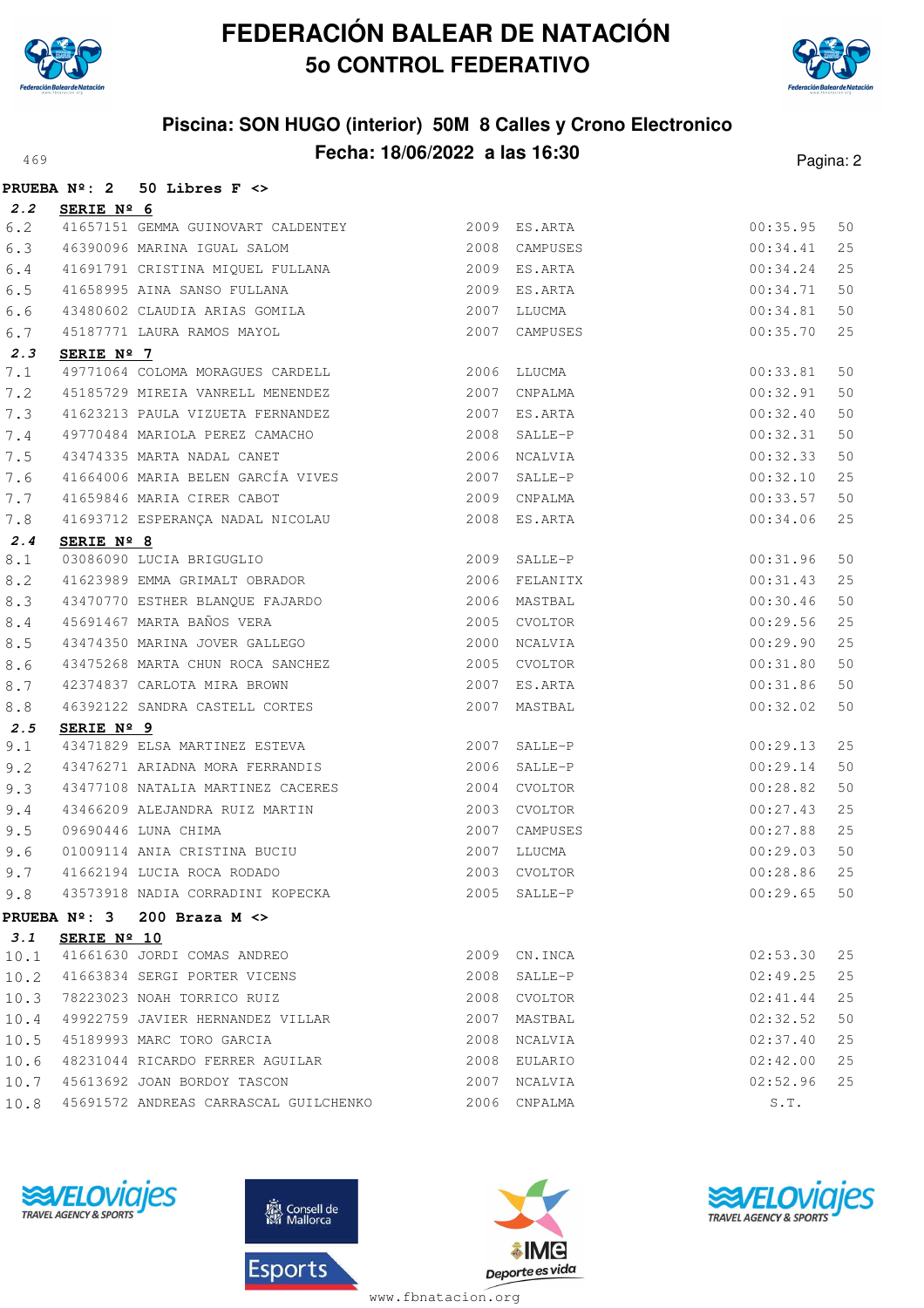



## **Piscina: SON HUGO (interior) 50M 8 Calles y Crono Electronico** A69 **Fecha: 18/06/2022 a las 16:30** Pagina: 3

|      | PRUEBA $N^{\circ}$ : 4 | 200 Braza $F \leq$                                      |      |                |          |    |
|------|------------------------|---------------------------------------------------------|------|----------------|----------|----|
| 4.1  | SERIE Nº 11            |                                                         |      |                |          |    |
| 11.1 |                        | 46392188 NEREA CASTILLO LOPEZ                           |      | 2008 NCALVIA   | S.T.     |    |
| 11.2 |                        | 49920386 JULIA ARROM VILLALONGA                         |      | 2009 CVOLTOR   | 03:12.79 | 25 |
|      |                        | 11.3 49770993 ERIKA BAYON BUENO                         |      | 2008 CVOLTOR   | 02:54.87 | 50 |
|      |                        | 11.4 43235046 PAULA GAYA BISQUERRA                      |      | 2005 CNPALMA   | 02:36.59 | 50 |
|      |                        | 11.5 43473466 CLAUDIA GELABERT RUBIO                    |      | 2007 CNPALMA   | 02:44.23 | 25 |
| 11.6 |                        | 08424482 SIENNA STEINFELDT                              |      | 2009 CAMPUSES  | 02:56.39 | 50 |
| 11.7 |                        | 46395107 SOFIA LOPEZ GUILLEN                            |      | 2009 CN.INCA   | 03:19.89 | 50 |
|      |                        | PRUEBA Nº: 5 200 Espalda M <>                           |      |                |          |    |
| 5.1  | SERIE Nº 12            |                                                         |      |                |          |    |
| 12.3 |                        | 49864618 LUCA ALEXANDER CAÑADILLAS SMOLOVA 2009 CNPALMA |      |                | 02:31.22 | 25 |
| 12.4 |                        | 43173729 TONY JOE TRETT OLIVER                          |      | 1999 CNPALMA   | 02:07.13 | 50 |
|      |                        | 12.5 01876455 KEVIN NICOLAS RADU                        |      | 2006 CNPALMA   | 02:15.08 | 25 |
|      |                        | 12.6 43476877 VICTOR CASTAÑER HERNANDEZ 2006 CNPALMA    |      |                | 02:33.65 | 25 |
|      |                        | PRUEBA $N^{\circ}$ : 6 200 Espalda F <>                 |      |                |          |    |
| 6.1  | SERIE Nº 13            |                                                         |      |                |          |    |
| 13.2 |                        | 18233505 CARMEN ALFONSO BLANES 1967 CNPALMA             |      |                | S.T.     |    |
| 13.3 |                        | 41661081 NEUS MAS ALCON                                 |      | 2009 FELANITX  | 02:51.75 | 25 |
| 13.4 |                        | 42391264 ANNA GENOVA RADEVA                             |      | 2007 CNPALMA   | 02:42.23 | 25 |
| 13.5 |                        | 54623315 MARTINA GARCIA PROHENS                         |      | 2010 CNPALMA   | 02:44.81 | 25 |
|      |                        | 13.6 41623213 PAULA VIZUETA FERNANDEZ                   |      | 2007 ES.ARTA   | 02:52.04 | 25 |
| 6.2  | SERIE Nº 14            |                                                         |      |                |          |    |
| 14.2 |                        | 41692085 ARIADNA REUS SANS                              |      | 2007 CN.INCA   | 02:39.31 | 25 |
| 14.3 |                        | 46390465 BLANCA JAUME BRAVO                             |      | 2008 MASTBAL   | 02:33.74 | 50 |
| 14.4 |                        | 49923806 MARIONA MANRESA MALBERTI                       |      | 2006 SALLE-P   | 02:26.81 | 50 |
|      |                        | 14.5 43481556 AINA TOMAS TOMAS                          |      | 2008 CAMPUSES  | 02:27.27 | 25 |
| 14.6 |                        | 49868938 JULIA LLABRES PEDRET                           |      | 2009 SALLE-P   | 02:40.80 | 50 |
|      | PRUEBA Nº: 7           | 100 Mariposa M <>                                       |      |                |          |    |
| 7.1  | SERIE Nº 15            |                                                         |      |                |          |    |
|      |                        | 15.1 45190652 RAUL BERMIN MORAIS                        |      | 2002 CNPALMA   | S.T.     |    |
|      | 15.2 21225013 ADAM DIB |                                                         |      | 2007 CAMPUSES  | 01:16.95 | 50 |
| 15.3 |                        | 41621263 ADRIAN ACEDO PERPATH                           |      | 2007 RAFANADAL | 01:08.92 | 25 |
| 15.4 |                        | 41664005 JUAN GARCIA VIVES 2006 SALLE-P                 |      |                | 01:04.20 | 25 |
|      |                        | 15.5 45692293 ALEJANDRO RODRIGUEZ CABELLOS 2009 CNPALMA |      |                | 01:08.13 | 25 |
| 15.6 |                        | 45697069 SERGIO BENNASSAR MARTIN                        |      | 2007 CNPALMA   | 01:11.83 | 50 |
| 15.7 |                        | 43480370 JAUME RIBAS MONSERRAT                          |      | 2001 LLUCMA    | S.T.     |    |
| 7.2  | SERIE Nº 16            |                                                         |      |                |          |    |
| 16.1 |                        | 43470583 PAU REY GARCIA                                 | 2007 | NCALVIA        | 01:03.03 | 25 |
| 16.2 |                        | 43476590 OLIVER TOLEDO PANIAGUA                         | 2007 | MASTBAL        | 01:02.67 | 50 |
| 16.3 |                        | 43214090 JOAN SASTRE RODRIGUEZ                          |      | 2004 CVOLTOR   | 00:59.47 | 25 |
| 16.4 |                        | 43473869 JAVIER LOPEZ GUILLEN                           | 2006 | CN.INCA        | 00:56.58 | 50 |
| 16.5 |                        | 43483056 JOSEP CASTRO TORRENS                           | 2005 | CAMPUSES       | 00:58.35 | 25 |
| 16.6 |                        | 07704218 DENIS MOLNAR                                   |      | 2004 CNPALMA   | 01:01.49 | 25 |
| 16.7 |                        | 45693046 CIRO ASCANIO SAIZ                              |      | 2006 CNPALMA   | 01:02.75 | 50 |
| 16.8 |                        | 43198413 JOEL TRETT OLIVER                              |      | 2002 CNPALMA   | 01:04.09 | 25 |







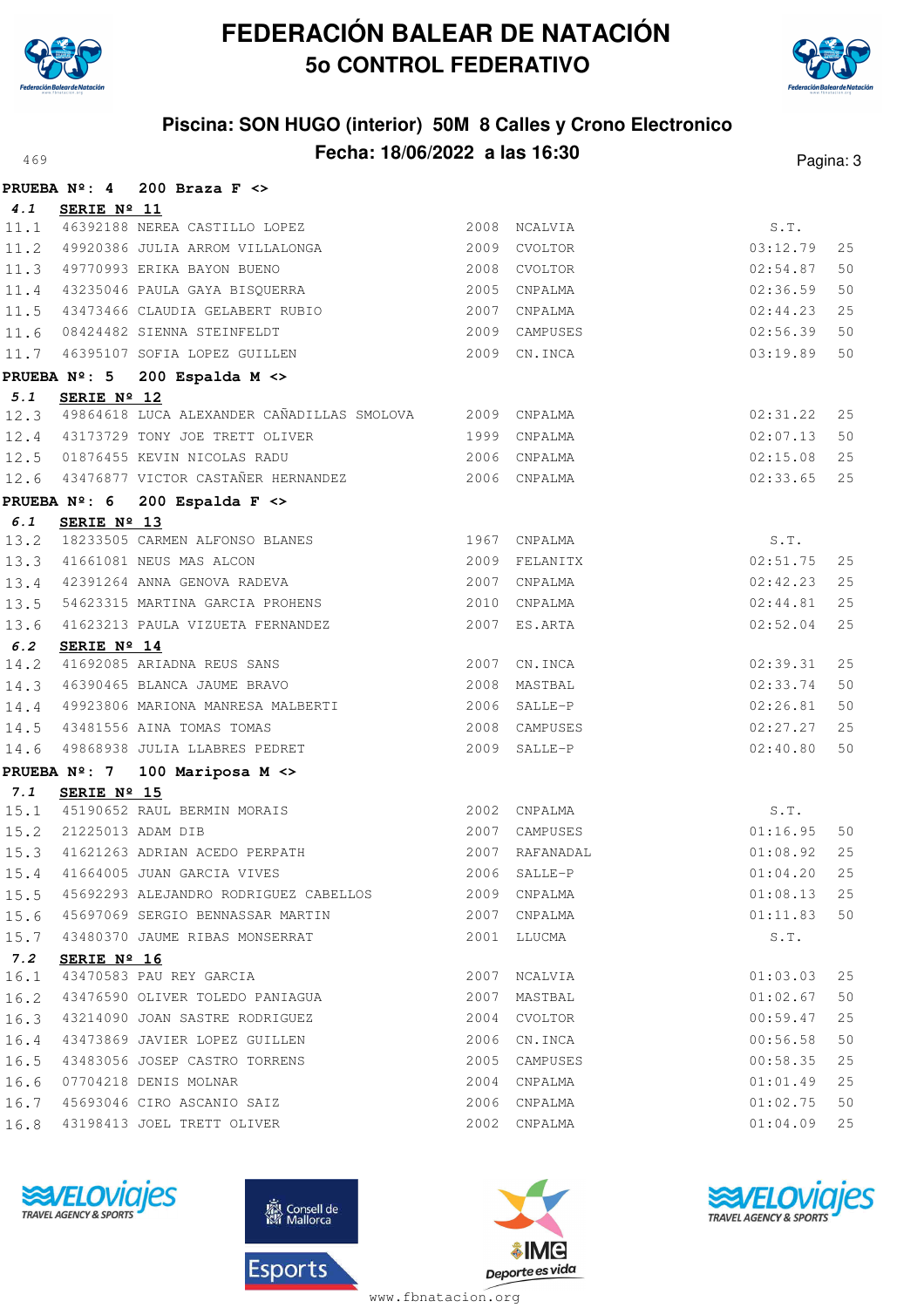

**PRUEBA Nº: 8 100 Mariposa F <>**

# **FEDERACIÓN BALEAR DE NATACIÓN 5o CONTROL FEDERATIVO**



## **Piscina: SON HUGO (interior) 50M 8 Calles y Crono Electronico Fecha: 18/06/2022 a las 16:30** Pagina: 4

|      | FRUEDA N-. U | $100$ Marrivos r $\sim$                                                                                                                                                                                                                                                                                                                                                                                    |      |               |                    |    |
|------|--------------|------------------------------------------------------------------------------------------------------------------------------------------------------------------------------------------------------------------------------------------------------------------------------------------------------------------------------------------------------------------------------------------------------------|------|---------------|--------------------|----|
| 8.1  | SERIE Nº 17  |                                                                                                                                                                                                                                                                                                                                                                                                            |      |               |                    |    |
|      |              | 17.1 45372103 AMELIE MONIER PIÑOL 2009 CNPALMA                                                                                                                                                                                                                                                                                                                                                             |      |               | 01:41.39           | 25 |
| 17.2 |              | 46390955 MARTINA SERRA MARTINEZ 2009 SALLE-P                                                                                                                                                                                                                                                                                                                                                               |      |               | 01:20.55           | 25 |
| 17.3 |              | 45614939 MARIA ANTONIA FEMENIA CRESPI 2008 SALLE-P                                                                                                                                                                                                                                                                                                                                                         |      |               | 01:19.75           | 50 |
| 17.4 |              |                                                                                                                                                                                                                                                                                                                                                                                                            | 2006 | CNPALMA       | 01:17.31           | 25 |
| 17.5 |              | 46388014 AINA THOMAS TABERNER<br>45614949 JULIA MOREY REBASSA                                                                                                                                                                                                                                                                                                                                              | 2006 | SALLE-P       | 01:18.98           | 25 |
| 17.6 |              | 45184949 CLAUDIA FRANCO ROSSELLO 2008                                                                                                                                                                                                                                                                                                                                                                      |      | CNPALMA       | 01:19.81           | 25 |
| 17.7 |              | 49770483 SILVIA PEREZ CAMACHO                                                                                                                                                                                                                                                                                                                                                                              | 2008 | SALLE-P       | 01:22.09           | 25 |
| 8.2  | SERIE Nº 18  |                                                                                                                                                                                                                                                                                                                                                                                                            |      |               |                    |    |
| 18.1 |              | 49481006 LUCIA MOYA JIMENEZ<br>43476920 LUCIA DEL VALLE MARIN                                                                                                                                                                                                                                                                                                                                              |      | 2007 NCALVIA  | 01:16.05           | 25 |
| 18.2 |              |                                                                                                                                                                                                                                                                                                                                                                                                            | 2007 | CAMPUSES      | 01:15.52           | 25 |
| 18.3 |              | 46394475 LAURA CASTAÑER NOGUERA 2009 CVOLTOR                                                                                                                                                                                                                                                                                                                                                               |      |               | 01:13.01           | 25 |
| 18.4 |              | $\begin{tabular}{lllllllllllll} \multicolumn{4}{c}{46393247}&0{\small\texttt{LIMPIA} BESALDUCH} &\multicolumn{4}{c}{ALVAREZ} & & 2010 & CNPALMA \\ \multicolumn{4}{c}{02117380}&E{\small\texttt{MILY} CZAJA} & & 2010 & FELANITX \\ \multicolumn{4}{c}{49481148}&E{\small\texttt{MMA} FRAGA} &\multicolumn{4}{c}{MORRONDO} & & 2007 & SALLE-P \\ \multicolumn{4}{c}{49481148}&E{\small\texttt{MMA} FRAGA}$ |      |               | 01:11.41           | 25 |
| 18.5 |              |                                                                                                                                                                                                                                                                                                                                                                                                            |      | 2010 FELANITX | 01:11.92           | 25 |
| 18.6 |              |                                                                                                                                                                                                                                                                                                                                                                                                            |      |               | 01:13.91           | 50 |
| 18.7 |              |                                                                                                                                                                                                                                                                                                                                                                                                            |      |               | 01:16.39           | 50 |
| 8.3  | SERIE Nº 19  |                                                                                                                                                                                                                                                                                                                                                                                                            |      |               |                    |    |
| 19.1 |              | 41543010 CARME GOMEZ CAMPINS                                                                                                                                                                                                                                                                                                                                                                               |      | 2003 CNPALMA  | 01:10.14           | 25 |
| 19.2 |              | 45370765 AINA FERNANDEZ BERTH                                                                                                                                                                                                                                                                                                                                                                              |      | 2008 CVOLTOR  | 01:09.74           | 25 |
| 19.3 |              | 2000 CVOLTOR<br>45187152 AITANA ROMAN ANDUJAR<br>45199695 MARTING EX                                                                                                                                                                                                                                                                                                                                       |      |               | 01:08.39           | 25 |
| 19.4 |              | 45189605 MARINA PONS RAMON                                                                                                                                                                                                                                                                                                                                                                                 |      | 2006 CNPALMA  | 01:07.09           | 25 |
| 19.5 |              | 46389239 LEYRE LUMBRERAS ROJO                                                                                                                                                                                                                                                                                                                                                                              |      | 2006 SALLE-P  | 01:07.68           | 25 |
| 19.6 |              | 49868937 CARLA LLABRES PEDRET                                                                                                                                                                                                                                                                                                                                                                              |      | 2006 SALLE-P  | 01:08.63           | 25 |
| 19.7 |              | 41659557 MARGALIDA CERDA MANRESA 2007 FELANITX                                                                                                                                                                                                                                                                                                                                                             |      |               | 01:09.95           | 25 |
| 19.8 |              | 43479700 AGNES MAYOL SERRA                                                                                                                                                                                                                                                                                                                                                                                 | 2007 | SALLE-P       | 01:10.31           | 25 |
|      |              | PRUEBA $N^{\circ}$ : 9 200 Estilos M <>                                                                                                                                                                                                                                                                                                                                                                    |      |               |                    |    |
| 9.1  | SERIE Nº 20  |                                                                                                                                                                                                                                                                                                                                                                                                            |      |               |                    |    |
| 20.2 |              | SERIE Nº 20<br>09897080 ALEX EMERY SACH<br>01653059 DANIEL MAURER                                                                                                                                                                                                                                                                                                                                          |      | 2005 SALLE-P  | $S.T.$<br>02:34.31 |    |
| 20.3 |              | 01653059 DANIEL MAURER                                                                                                                                                                                                                                                                                                                                                                                     |      | 2005 SALLE-P  |                    | 25 |
| 20.4 |              | 43479936 DANIEL CALZETTA TORRES 2005 MASTBAL                                                                                                                                                                                                                                                                                                                                                               |      |               | 02:36.22           | 50 |
| 20.5 |              |                                                                                                                                                                                                                                                                                                                                                                                                            |      | 2009 CNPALMA  | 02:33.56           | 25 |
| 20.6 |              | 45193431 TRISTAN SANTOS VILLALONGA<br>45189060 JORDI PEREZ GARCIA                                                                                                                                                                                                                                                                                                                                          |      | 2007 CAMPUSES | 02:39.25           | 50 |
| 20.7 |              | 43460729 JAUME GARAU VILLALBA                                                                                                                                                                                                                                                                                                                                                                              |      | 2001 LLUCMA   | S.T.               |    |
| 9.2  | SERIE Nº 21  |                                                                                                                                                                                                                                                                                                                                                                                                            |      |               |                    |    |
| 21.2 |              | 45187470 URIEL HARO PEREZ                                                                                                                                                                                                                                                                                                                                                                                  | 2005 | CAMPUSES      | 02:30.97           | 25 |
| 21.3 |              | 45192573 NICOLAS BLAS STÜDE                                                                                                                                                                                                                                                                                                                                                                                | 2007 | SALLE-P       | 02:32.74           | 50 |
| 21.4 |              | 45188997 LLUC ZANIN BARCELO                                                                                                                                                                                                                                                                                                                                                                                | 2007 | NCALVIA       | 02:26.96           | 25 |
| 21.5 |              | 49609504 VALENTIN DE TORO BUCETA                                                                                                                                                                                                                                                                                                                                                                           | 2008 | MASTBAL       | 02:27.70           | 25 |
| 21.6 |              | 45187628 XAVIER PUIG BLANCO                                                                                                                                                                                                                                                                                                                                                                                | 2007 | NCALVIA       | 02:30.06           | 25 |
| 21.7 |              | 46388467 SERGIO PIQUERAS CHAVARRIA                                                                                                                                                                                                                                                                                                                                                                         | 2009 | CVOLTOR       | 02:31.14           | 25 |







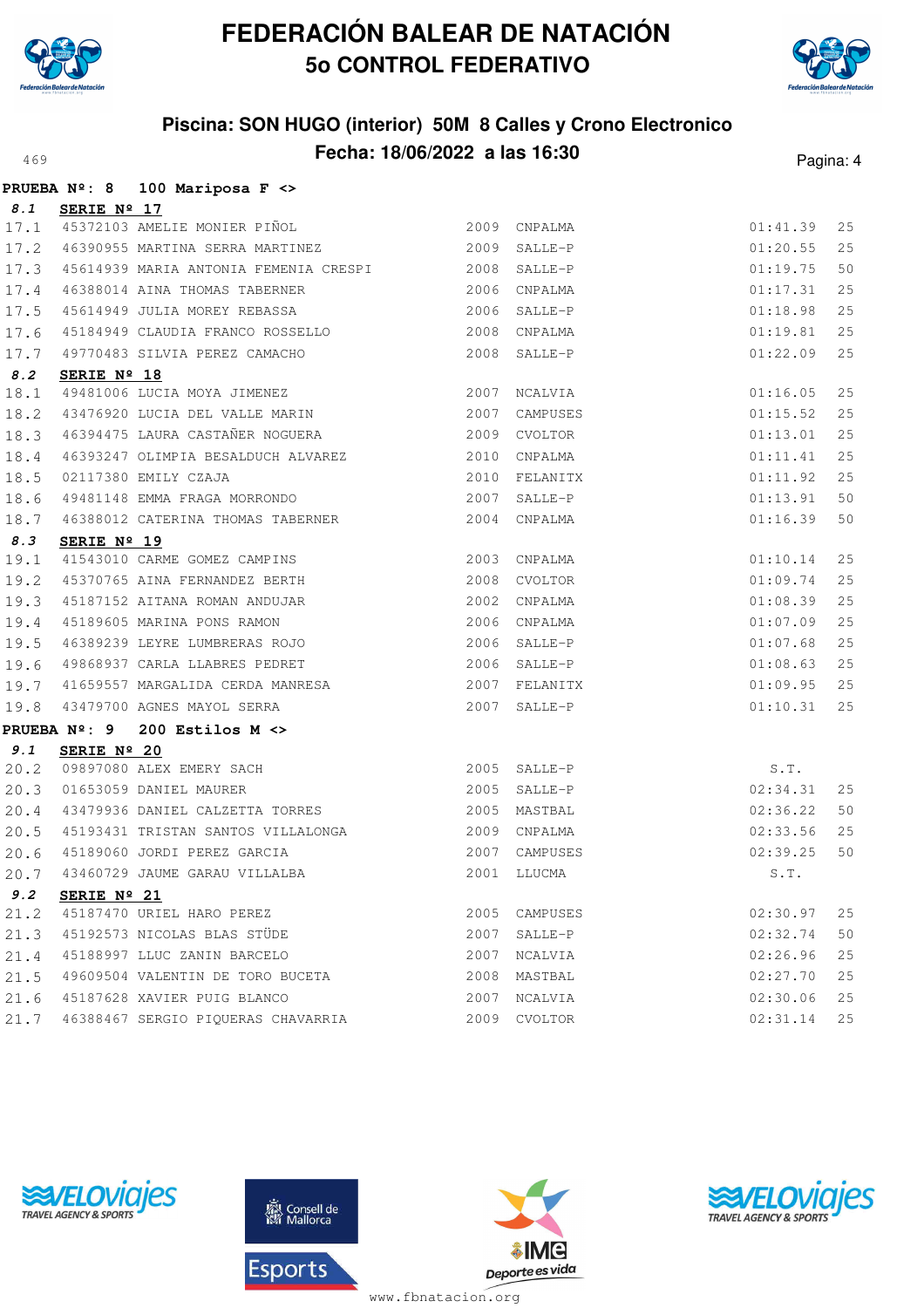



## **Piscina: SON HUGO (interior) 50M 8 Calles y Crono Electronico Fecha: 18/06/2022 a las 16:30**<sup>469</sup> Pagina: 5

|      | PRUEBA Nº: 9     | 200 Estilos $M \ll 1$                                             |                |          |     |
|------|------------------|-------------------------------------------------------------------|----------------|----------|-----|
| 9.3  | SERIE Nº 22      |                                                                   |                |          |     |
| 22.1 |                  | 49770154 FCO. BORJA GARAU MORENO                                  | 2008 CNPALMA   | 02:22.76 | 25  |
| 22.2 |                  | 43466210 MARCOS RUIZ MARTIN                                       | 2005 CVOLTOR   | 02:18.46 | 25  |
| 22.3 |                  | 46392451 MARC FALCO GUILLEM                                       | 2003 SALLE-P   | 02:10.01 | 25  |
| 22.4 |                  | 49927148 VICTOR POLO CAPO                                         | 2006 CAMPUSES  | 02:12.40 | 50  |
| 22.5 |                  | 43470663 MARCOS SANCHEZ GONZALEZ<br>45699211 SAMUEL DIAZ CUPPPERO | 2004 SALLE-P   | 02:12.75 | 50  |
| 22.6 |                  | 45699211 SAMUEL DIAZ GUERRERO                                     | 2003 CNPALMA   | 02:10.74 | 25  |
| 22.7 |                  | 43159049 MATIAS SUAREZ CAMPIONE                                   | 1996 CVOLTOR   | 02:20.25 | 25  |
| 22.8 |                  | 45614938 GUILLEM FEMENIA CRESPI                                   | 2005 SALLE-P   | 02:26.21 | 25  |
|      |                  | PRUEBA $N^{\circ}$ : 10 200 Estilos F <>                          |                |          |     |
|      | 10.1 SERIE Nº 23 |                                                                   |                |          |     |
| 23.3 |                  | 2003 CVOLTOR<br>46394473 NEREA CASTAÑER NOGUERA                   |                | S.T.     |     |
| 23.4 |                  | 49610392 ISABEL BERGAS COMAS<br>$2010$ SALLE-P                    |                | 03:00.38 | 25  |
| 23.5 |                  | 43467476 JULIA COLINO ALONSO                                      | 2007 MASTBAL   | S.T.     |     |
| 23.6 |                  | 45692762 ANGELA BUSQUETS NAVARRO                                  | 2006 CNPALMA   | S.T.     |     |
|      | 10.2 SERIE Nº 24 |                                                                   |                |          |     |
| 24.2 |                  | 46396883 DANIELA BLAS HERNANDEZ                                   | 2011 CVOLTOR   | 02:54.27 | 25  |
| 24.3 |                  | 49925383 MARTA SANDIN POLO                                        | 2007 SALLE-P   | 02:34.90 | 25  |
| 24.4 |                  | 41662594 ESTHER PENALVA CAÑELLAS                                  | 2007 SALLE-P   | 02:34.75 | 25  |
| 24.5 |                  | 49614755 NEUS MARCO ESCRIBANO                                     | 2009 SALLE-P   | 02:34.82 | 2.5 |
| 24.6 |                  | 43470221 ADELA GARRIDO MORENO                                     | 2006 CNPALMA   | 02:36.56 | 25  |
|      | 10.3 SERIE Nº 25 |                                                                   |                |          |     |
| 25.1 |                  | 43233035 LAURA SIMO PEREZ                                         | 2005 SALLE-P   | 02:34.02 | 25  |
| 25.2 |                  | 45614991 ELISABETH ABAD NUÑEZ                                     | 2008 CNPALMA   | 02:31.69 | 50  |
| 25.3 |                  | 78223022 KIARA TORRICO RUIZ                                       | 2005 CVOLTOR   | 02:27.12 | 25  |
| 25.4 |                  | 01579553 ESTELLA LLUM TONRATH                                     | 2007 CAMPUSES  | 02:17.21 | 25  |
| 25.5 |                  | 43466614 MARTA MARIA GUASP BAUZA                                  | 2004 CVOLTOR   | 02:19.68 | 25  |
| 25.6 |                  | 43466209 ALEJANDRA RUIZ MARTIN                                    | 2003 CVOLTOR   | 02:27.88 | 25  |
| 25.7 |                  | 45193097 JOANA MARIA SIERRA RIERA                                 | 2008 CAMPUSES  | 02:34.19 | 50  |
| 25.8 |                  | 41692086 LAIA REUS SANS                                           | 2009 CN. INCA  | 02:37.36 | 50  |
|      |                  | PRUEBA $N^{\circ}$ : 11 50 Braza M $\leftrightarrow$              |                |          |     |
|      | 11.1 SERIE Nº 26 |                                                                   |                |          |     |
| 26.2 |                  | 41622901 ROGER GUINOVART CALDENEY 2007 ES.ARTA                    |                | 00:42.18 | 25  |
| 26.3 |                  | 45191890 GABRIEL REUS MEDIALDEA                                   | 2004 LLUCMA    | 00:38.53 | 25  |
| 26.4 |                  | 41659641 ANGEL MUÑOZ ARTIGUES                                     | 2006 RAFANADAL | 00:36.95 | 50  |
| 26.5 |                  | 46392835 DIEGO AMOR SORIANO                                       | 2005 LLUCMA    | 00:36.34 | 25  |
| 26.6 |                  | 41658921 PAU BLANCO CASTILLO                                      | 2007 RAFANADAL | 00:40.60 | 25  |
| 26.7 |                  | 43463950 ALEJANDRO ARIAS GOMILA                                   | 2004 LLUCMA    | S.T.     |     |
|      |                  |                                                                   |                |          |     |





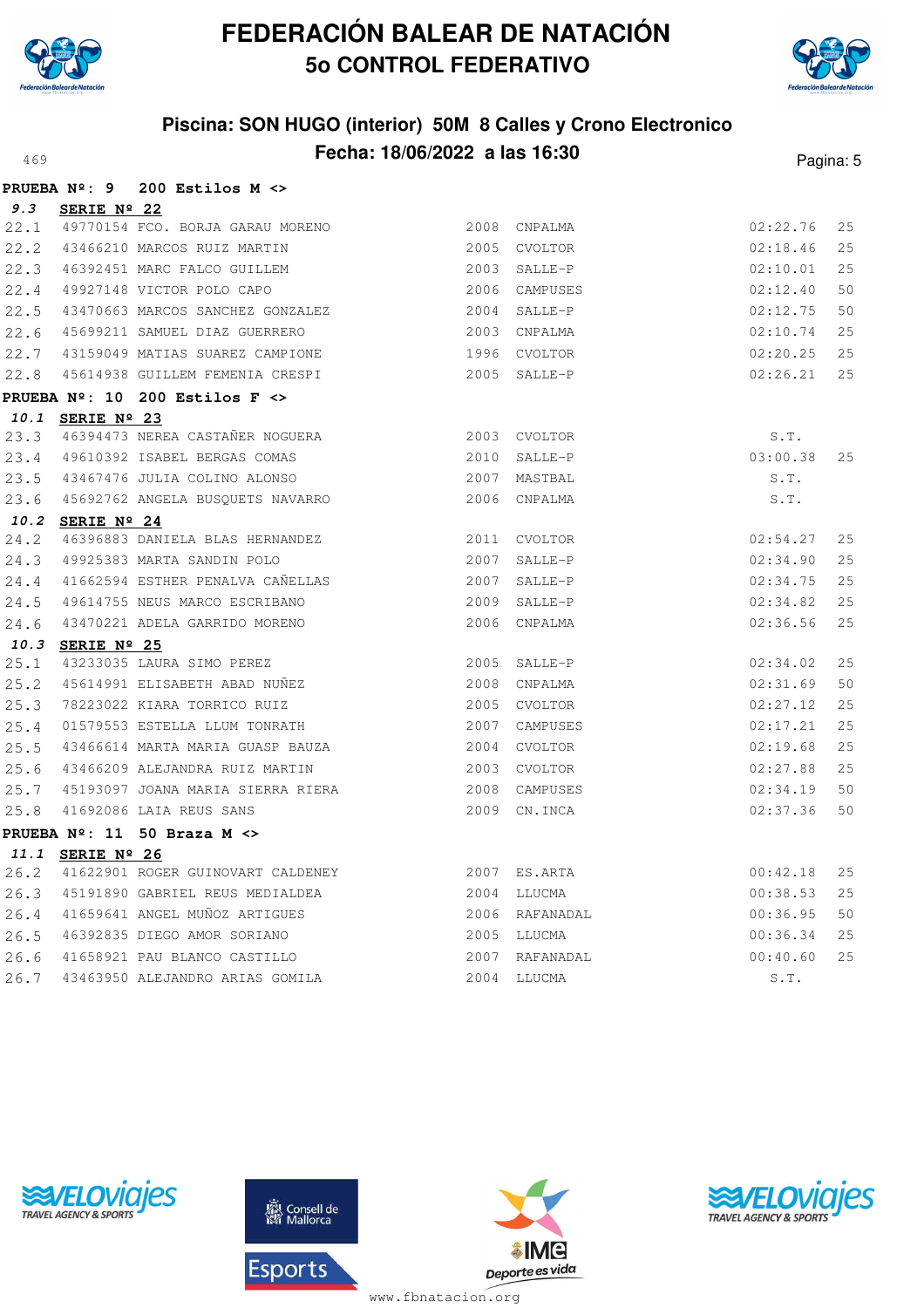



## **Piscina: SON HUGO (interior) 50M 8 Calles y Crono Electronico Fecha: 18/06/2022 a las 16:30**<sup>469</sup> Pagina: 6

|              |                      | PRUEBA Nº: 11 50 Braza M <>                           |      |                |          |    |
|--------------|----------------------|-------------------------------------------------------|------|----------------|----------|----|
|              | 11.2 SERIE Nº 27     |                                                       |      |                |          |    |
| 27.1         |                      | 41663833 ALBERT PORTER VICENS                         |      | 2005 SALLE-P   | 00:34.68 | 25 |
| 27.2         |                      | 20000880 SACHA GIBBS                                  |      | 2005 CNPALMA   | 00:32.72 | 50 |
| 27.3         |                      | 43466374 NESTOR SIQUIER RIPOLL                        |      | 2004 CNPALMA   | 00:31.01 | 50 |
| 27.4         |                      | 43471880 JORDI CINTA PEREZ                            |      | 2005 CN. INCA  | 00:30.67 | 50 |
| 27.5         |                      | 43183969 CARLOS GOMARIZ GAYA                          |      | 1992 CVOLTOR   | 00:30.08 | 25 |
| 27.6         |                      | 43199949 KEVIN RUIZ BIOJO                             |      | 2002 SALLE-P   | 00:30.43 | 25 |
| 27.7         |                      | 45192656 GERARD DOMENECH DE LA IGLESIA 62007 CAMPUSES |      |                | 00:33.79 | 25 |
|              |                      | PRUEBA $N^{\circ}$ : 12 50 Braza F $\leftrightarrow$  |      |                |          |    |
|              | 12.1 SERIE Nº 28     |                                                       |      |                |          |    |
| 28.2         |                      | 41693712 ESPERANÇA NADAL NICOLAU                      |      | 2008 ES.ARTA   | 00:47.84 | 25 |
| 28.3         |                      | 41661137 LAURA JAREÑO PERELLO                         |      | 2009 RAFANADAL | 00:47.77 | 25 |
| 28.4         |                      | 41692348 PILAR FEMENIAS GARCIA                        |      | 2008 RAFANADAL | 00:42.44 | 50 |
| 28.5         |                      | 46388016 CARME THOMAS TABERNER                        |      | 2008 CNPALMA   | 00:43.82 | 50 |
| 28.6         |                      | 45611917 MARTA LLIZO ARROM                            |      | 2007 CN.INCA   | 00:47.84 | 25 |
| 12.2         | SERIE $N^{\circ}$ 29 |                                                       |      |                |          |    |
| 29.2         |                      | 45614994 AINA ABAD NUÑEZ                              |      | 2008 CNPALMA   | 00:39.99 | 25 |
| 29.3         |                      | 43474950 NOA MARTINEZ COUSELO                         |      | 2006 CVOLTOR   | 00:38.42 | 50 |
| 29.4         |                      | 43235046 PAULA GAYA BISQUERRA                         |      | 2005 CNPALMA   | 00:33.14 | 25 |
| 29.5         |                      | 45691103 PAULA COLOMAR CARRASCO                       |      | 2004 CNPALMA   | 00:36.38 | 25 |
| 29.6         |                      | 43474335 MARTA NADAL CANET                            |      | 2006 NCALVIA   | 00:40.47 | 50 |
|              |                      | PRUEBA $N^{\circ}$ : 13 1500 Libres X <>              |      |                |          |    |
|              | 13.1 SERIE Nº 30     |                                                       |      |                |          |    |
|              |                      | 30.3 49923209 GABRIEL SUÑER MANZANO                   |      | 2007 SALLE-P   | 20:20.18 | 50 |
|              |                      | 30.4 45185607 LLUIS VICENS BUJOSA                     |      | 2005 CNPALMA   | 18:11.70 | 25 |
| 30.5         |                      | 41707753 PEP MIQUEL BURGUERA VALENS                   |      | 2008 FELANITX  | 18:34.91 | 25 |
|              |                      | PRUEBA $N^{\circ}$ : 15 200 Libres M <>               |      |                |          |    |
|              | 15.1 SERIE Nº 31     |                                                       |      |                |          |    |
| 31.1         |                      | 49928399 IVAN CARDEÑOSA SECHENKOV 6 2008 SALLE-P      |      |                | 02:14.92 | 25 |
| 31.2         |                      | 00342128 NICOLAS HUTHER                               |      | 2008 CVOLTOR   | 02:08.86 | 25 |
| 31.3         |                      | 45184835 TONI BERGAS COMAS                            |      | 2005 SALLE-P   | 02:11.37 | 50 |
| 31.4         |                      | 49483562 ALEX JOAN ROMERO LLUCH                       |      | 2006 CNPALMA   | 02:04.44 | 25 |
| 31.5         |                      | 49927148 VICTOR POLO CAPO                             |      | 2006 CAMPUSES  | 02:05.62 | 25 |
| 31.6         |                      | 78223023 NOAH TORRICO RUIZ                            |      | 2008 CVOLTOR   | 02:08.12 | 25 |
| 31.7         |                      | 45696313 GERARD VALLESPIR TORAN                       | 2009 | CN.INCA        | 02:12.74 | 25 |
| 31.8         |                      | 41663102 ALEXANDRU MEDREA PADURE                      | 2007 | CNPALMA        | 02:21.04 | 50 |
| 15.2<br>32.1 | SERIE Nº 32          | 73003854 CARLOS GARZARÁN AMO                          | 1990 | CNPALMA        | 01:58.86 | 25 |
| 32.2         |                      | 43233522 ALFONSO REINA MORENO                         | 2005 | SALLE-P        | 01:58.57 | 25 |
| 32.3         |                      | 43483056 JOSEP CASTRO TORRENS                         | 2005 | CAMPUSES       | 01:58.09 | 50 |
| 32.4         |                      | 43222608 JON PIÑEIRO AMONDARAIN                       | 2000 | CNPALMA        | 01:51.32 | 25 |
| 32.5         |                      | 43232272 JORGE SABATER ESPINOSA                       |      |                | 01:57.38 | 50 |
|              |                      | 45699211 SAMUEL DIAZ GUERRERO                         |      | 2006 SALLE-P   |          | 25 |
| 32.6         |                      | 45370659 ALEJANDRO GOMEZ MILLAN                       | 2003 | CNPALMA        | 01:58.56 | 50 |
| 32.7         |                      | 49773073 IÑIGO ROMERO AVILES                          |      | 2005 CAMPUSES  | 02:02.21 | 25 |
| 32.8         |                      |                                                       |      | 2008 SALLE-P   | 02:02.77 |    |







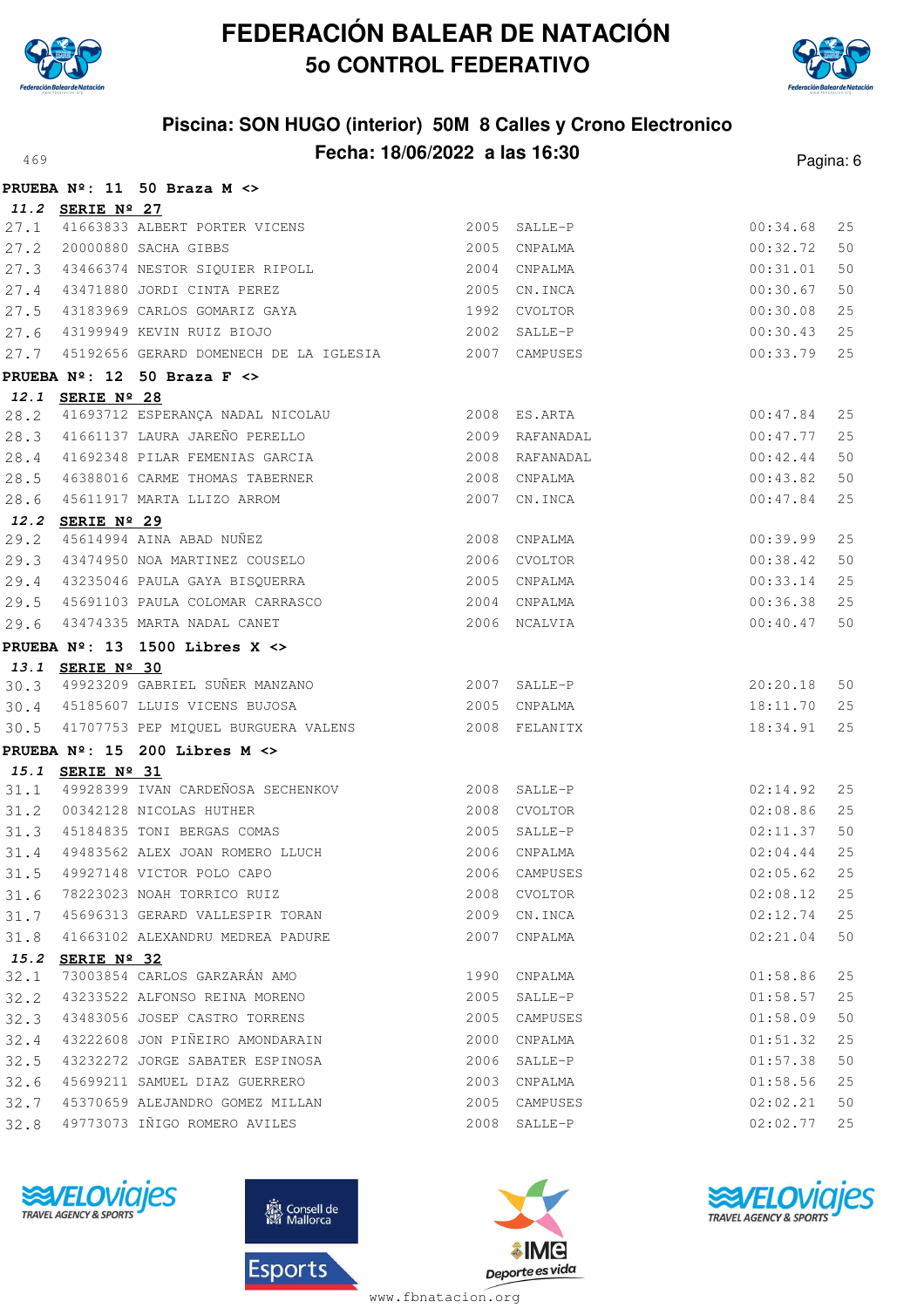

**PRUEBA Nº: 16 200 Libres F <>**

# **FEDERACIÓN BALEAR DE NATACIÓN 5o CONTROL FEDERATIVO**



## **Piscina: SON HUGO (interior) 50M 8 Calles y Crono Electronico Fecha: 18/06/2022 a las 16:30**<sup>469</sup> Pagina: 7

|      |                  | PROEBA Nº: 10 200 LIDIES F <>                               |      |               |          |    |
|------|------------------|-------------------------------------------------------------|------|---------------|----------|----|
|      | 16.1 SERIE Nº 33 |                                                             |      |               |          |    |
| 33.1 |                  | <u>ננ ×N בנ</u><br>20549108 SÍLVIA GUERRERO SANS            |      | 2005 CN.INCA  | S.T.     |    |
| 33.2 |                  | 45692238 GLÒRIA BESTARD LLABRÉS 2008                        |      | CN.INCA       | 02:50.11 | 50 |
| 33.3 |                  | 2009 LLUCMA<br>46396813 CARLOTA ROJO CAPA                   |      |               | 02:40.16 | 50 |
| 33.4 |                  | 45697330 MARIA DE LLUCH GONZALEZ CAPLLONCH                  | 2007 | SALLE-P       | 02:28.45 | 25 |
| 33.5 |                  | 41662209 CELIA ROSSELLO BRUGAROLAS                          | 2008 | CNPALMA       | 02:31.03 | 50 |
| 33.6 |                  | 45691876 SARA PARRA POMAR                                   | 2008 | CNPALMA       | 02:41.25 | 25 |
| 33.7 |                  | 43476920 LUCIA DEL VALLE MARIN                              | 2007 | CAMPUSES      | S.T.     |    |
|      | 16.2 SERIE Nº 34 |                                                             |      |               |          |    |
| 34.1 |                  | 08424482 SIENNA STEINFELDT<br>43471829 ELSA MARTINEZ ESTEVA |      | 2009 CAMPUSES | 02:26.67 | 50 |
| 34.2 |                  |                                                             | 2007 | SALLE-P       | 02:25.52 | 50 |
| 34.3 |                  | 04346877 ELLA VERMEER                                       | 2008 | SALLE-P       | 02:16.18 | 25 |
| 34.4 |                  | 49928381 LUCIA SANTHA FERENCZI                              |      | 2009 SALLE-P  | 02:17.91 | 50 |
| 34.5 |                  | 43479700 AGNES MAYOL SERRA                                  | 2007 | SALLE-P       | 02:18.47 | 50 |
| 34.6 |                  | 49925382 ALEXANDRA SANDIN POLO                              | 2004 | SALLE-P       | 02:20.52 | 50 |
| 34.7 |                  | 45372330 EMILIE SANCHEZ BUJOSA                              |      | 2009 CNPALMA  | 02:26.15 | 50 |
| 34.8 |                  | 45697326 AINA GONZALEZ CAPLLONCH                            | 2007 | SALLE-P       | 02:29.10 | 50 |
|      | 16.3 SERIE Nº 35 |                                                             |      |               |          |    |
| 35.1 |                  | 45370786 LUCIA ROSER DE HOYOS                               |      | 2008 CAMPUSES | 02:14.77 | 25 |
| 35.2 |                  | 45691319 BEATRIZ GIJON CASTRO                               | 2009 | SALLE-P       | 02:14.76 | 50 |
| 35.3 |                  | 43475079 SARAH HOLGADO BARAHONA                             | 2007 | CNPALMA       | 02:11.79 | 50 |
| 35.4 |                  | 49923805 MARTINA MANRESA MALBERTI<br>04346837 JOSHA VERMEER |      | 2005 SALLE-P  | 02:03.53 | 25 |
| 35.5 |                  | 04346837 JOSHA VERMEER                                      |      | 2006 SALLE-P  | 02:09.82 | 50 |
| 35.6 |                  | 43474350 MARINA JOVER GALLEGO                               |      | 2000 NCALVIA  | 02:13.25 | 50 |
| 35.7 |                  | 41664031 SOFIA BARRIOS GIORNO                               | 2005 | CNPALMA       | 02:14.37 | 25 |
| 35.8 |                  | 45189605 MARINA PONS RAMON                                  |      | 2006 CNPALMA  | 02:17.59 | 50 |
|      |                  | PRUEBA $N^2$ : 17 4x50 Libres M <>                          |      |               |          |    |
|      | 17.1 SERIE Nº 36 |                                                             |      |               |          |    |
| 36.3 | 00761            | MASTBAL                                                     |      | MASTBAL       | S.T.     |    |
| 36.4 | 01291            | LLUCMA                                                      |      | LLUCMA        | S.T.     |    |
| 36.5 | 00056            | CNPALMA                                                     |      | CNPALMA       | S.T.     |    |
|      |                  | PRUEBA $N^2$ : 18 4x50 Libres F <>                          |      |               |          |    |
|      | 18.1 SERIE Nº 37 |                                                             |      |               |          |    |
| 37.4 | 01291            | LLUCMA                                                      |      | LLUCMA        | S.T.     |    |
| 37.5 | 00877            | CVOLTOR                                                     |      | CVOLTOR       | S.T.     |    |
|      |                  | PRUEBA Nº: 19 50 Espalda M <>                               |      |               |          |    |
|      | 19.1 SERIE Nº 38 |                                                             |      |               |          |    |
| 38.2 |                  | 41707584 MIQUEL LLOMPART FOREJT                             | 2007 | CNMURO        | 00:38.06 | 50 |
| 38.3 |                  | 46390814 ANTONI ALBERT TRIAY SERRA                          | 2007 | CNMURO        | 00:35.25 | 50 |
| 38.4 |                  | 43476153 MATEU VENY OLIVER                                  | 2002 | CNPALMA       | 00:27.50 | 25 |
| 38.5 |                  | 41619398 DANIEL SERVERA GODOY                               |      | 2006 ES.ARTA  | 00:30.43 | 25 |
| 38.6 |                  | 43461584 PAU SOCIAS ROIG                                    | 2006 | CVOLTOR       | 00:37.30 | 50 |







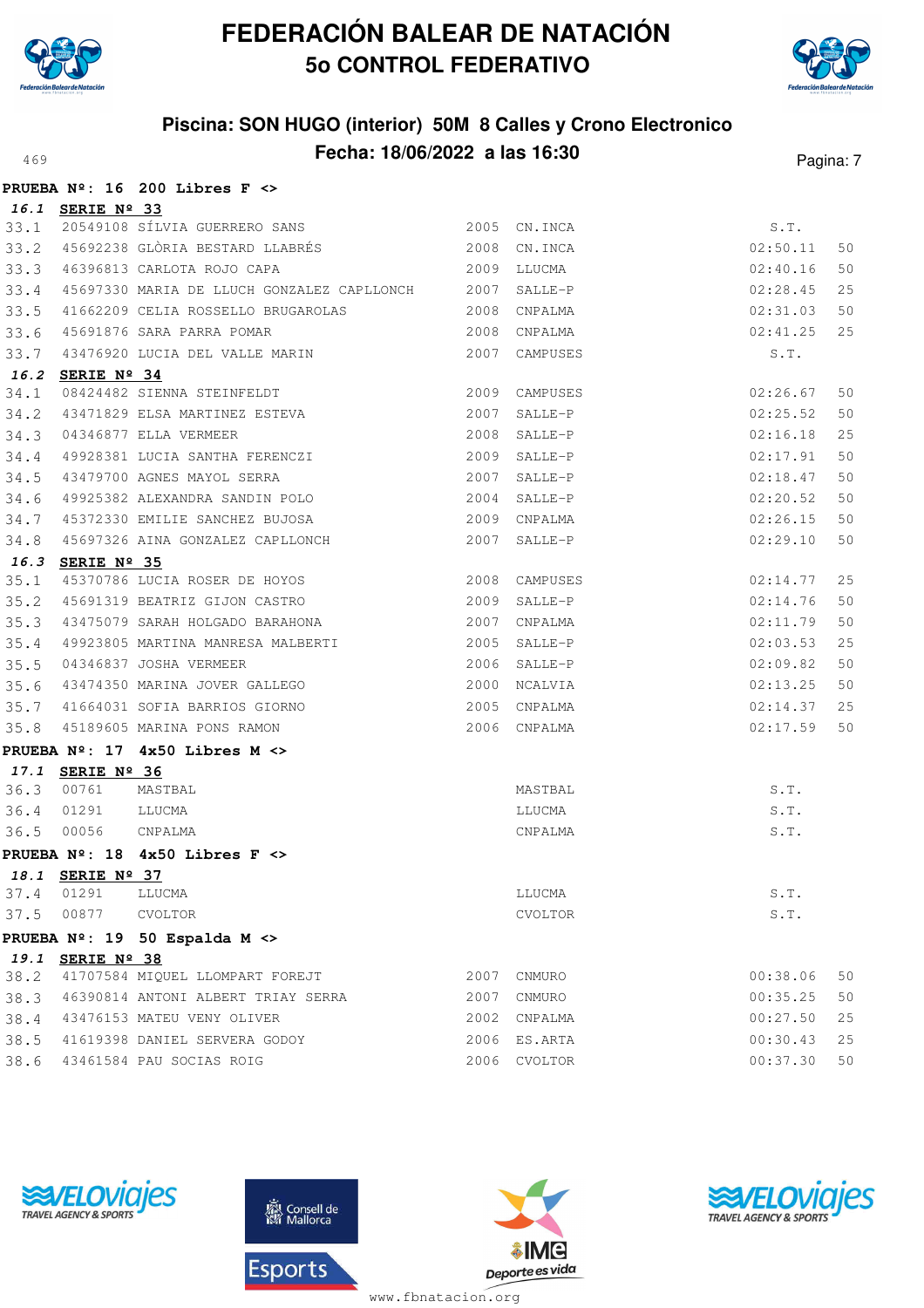



## **Piscina: SON HUGO (interior) 50M 8 Calles y Crono Electronico** A69 **Fecha: 18/06/2022 a las 16:30** Pagina: 8

|      |                      | PRUEBA Nº: 20 50 Espalda F <>                        |      |               |          |    |
|------|----------------------|------------------------------------------------------|------|---------------|----------|----|
|      | 20.1 SERIE Nº 39     |                                                      |      |               |          |    |
| 39.2 |                      | 45695594 ARIADNA LEGEY SOLER                         |      | 2009 NCALVIA  | 00:39.67 | 25 |
| 39.3 |                      | 46388063 ANA HERNANDEZ CERDO                         | 2008 | SALLE-P       | 00:38.15 | 25 |
| 39.4 |                      | 49868938 JULIA LLABRES PEDRET                        |      | 2009 SALLE-P  | 00:36.37 | 50 |
| 39.5 |                      | 46393032 CAROLINA HEREDIA BLANCO                     |      | 2005 SALLE-P  | 00:37.81 | 50 |
| 39.6 |                      | 45699760 LAURA AVILA ANDREU                          | 2009 | LLUCMA        | 00:38.31 | 25 |
| 39.7 |                      | 45187771 LAURA RAMOS MAYOL                           | 2007 | CAMPUSES      | 00:43.10 | 50 |
| 20.2 | SERIE $N^{\circ}$ 40 |                                                      |      |               |          |    |
| 40.1 |                      | 45614889 MARIA REINA MORENO                          | 2007 | SALLE-P       | 00:35.09 | 50 |
| 40.2 |                      | 41622760 ANGELS MARTI GINARD                         |      | 2006 ES.ARTA  | 00:31.22 | 25 |
| 40.3 |                      | 45614381 MARTA RUBIO BUJOSA                          | 2005 | CNPALMA       | 00:30.60 | 25 |
| 40.4 |                      | 01579553 ESTELLA LLUM TONRATH                        | 2007 | CAMPUSES      | 00:29.93 | 50 |
| 40.5 |                      | 43466614 MARTA MARIA GUASP BAUZA                     |      | 2004 CVOLTOR  | 00:29.35 | 25 |
| 40.6 |                      | 45692762 ANGELA BUSQUETS NAVARRO                     |      | 2006 CNPALMA  | 00:31.05 | 25 |
| 40.7 |                      | 45193826 Mª VICTORIA CAÑADILLAS SMOLOVA 2008 CNPALMA |      |               | 00:33.98 | 25 |
|      |                      | PRUEBA $N^{\circ}$ : 25 400 Libres M <>              |      |               |          |    |
|      | 25.1 SERIE Nº 41     |                                                      |      |               |          |    |
| 41.2 |                      | 49779754 JAIME RAMIS MEDINA                          |      | 2006 LLUCMA   | 04:49.90 | 50 |
| 41.3 |                      | 45693046 CIRO ASCANIO SAIZ                           |      | 2006 CNPALMA  | 04:28.20 | 50 |
| 41.4 |                      | 43173729 TONY JOE TRETT OLIVER                       |      | 1999 CNPALMA  | 04:00.11 | 25 |
| 41.5 |                      | 43214090 JOAN SASTRE RODRIGUEZ                       |      | 2004 CVOLTOR  | 04:00.60 | 25 |
| 41.6 |                      | 49411944 AARON GOMEZ VALDIVIA                        |      | 2008 EULARIO  | 04:37.40 | 25 |
| 41.7 |                      | 47433818 VICTOR ADDA FERRER                          |      | 2008 EULARIO  | 04:50.35 | 25 |
|      |                      | PRUEBA $N^{\circ}$ : 26 400 Libres F <>              |      |               |          |    |
|      | 26.1 SERIE Nº 42     |                                                      |      |               |          |    |
| 42.2 |                      | 45697729 PAULA MELIS FERRER                          |      | 2009 CNPALMA  | 06:14.70 | 25 |
| 42.3 |                      | 46388016 CARME THOMAS TABERNER                       | 2008 | CNPALMA       | 05:55.05 | 25 |
| 42.4 |                      | 49484379 LLUCIA AVELLA FONTCUBERTA                   |      | 2009 CNPALMA  | 05:22.92 | 25 |
| 42.5 |                      | 49928607 ELENA AMOR BAUZA                            | 2009 | LLUCMA        | 05:32.57 | 50 |
| 42.6 |                      | 46391865 VERONICA GARRIDO MORENO                     | 2009 | CNPALMA       | 06:02.56 | 25 |
| 26.2 | SERIE Nº 43          |                                                      |      |               |          |    |
| 43.2 |                      | 41662194 LUCIA ROCA RODADO                           |      | 2003 CVOLTOR  | 04:59.43 | 50 |
| 43.3 |                      | 45614994 AINA ABAD NUÑEZ                             |      | 2008 CNPALMA  | 04:54.35 | 50 |
| 43.4 |                      | 43476271 ARIADNA MORA FERRANDIS                      |      | 2006 SALLE-P  | 04:23.44 | 50 |
| 43.5 |                      | 45193097 JOANA MARIA SIERRA RIERA                    |      | 2008 CAMPUSES | 04:44.78 | 50 |
| 43.6 |                      | 46388014 AINA THOMAS TABERNER                        | 2006 | CNPALMA       | 04:54.47 | 50 |
| 43.7 |                      | 41664006 MARIA BELEN GARCÍA VIVES                    | 2007 | SALLE-P       | 05:09.07 | 50 |





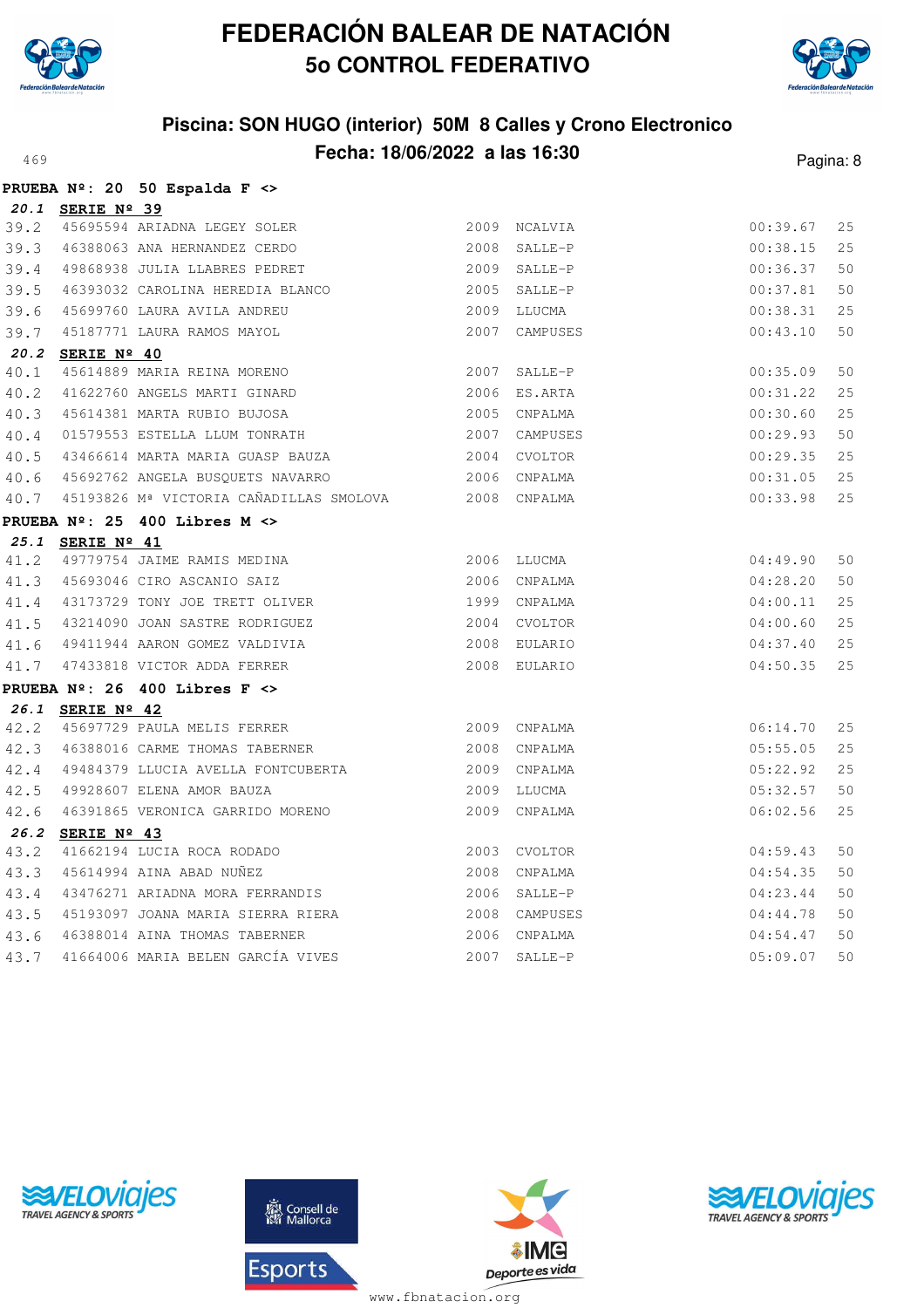



### **Piscina: SON HUGO (interior) 50M 8 Calles y Crono Electronico** A69 **Fecha: 18/06/2022 a las 16:30** Pagina: 9

|      |                  | PRUEBA $N^{\circ}$ : 29 100 Braza M <>                                                      |      |               |          |      |
|------|------------------|---------------------------------------------------------------------------------------------|------|---------------|----------|------|
|      | 29.1 SERIE Nº 44 |                                                                                             |      |               |          |      |
| 44.2 |                  | 43470663 MARCOS SANCHEZ GONZALEZ 2004 SALLE-P                                               |      |               | S.T.     |      |
| 44.3 |                  |                                                                                             |      |               | 01:32.70 | 50   |
| 44.4 |                  | 45699322 ALEX BOLINCHES ULICNY 2006 RAFANADAL                                               |      |               | 01:23.90 | 50   |
| 44.5 |                  | 45190494 GABRIEL JOHN CENA ESMERALDA 62007 MASTBAL                                          |      |               | 01:24.26 | 25   |
| 44.6 |                  | 45184835 TONI BERGAS COMAS                                                                  |      | 2005 SALLE-P  | S.T.     |      |
| 29.2 | SERIE Nº 45      |                                                                                             |      |               |          |      |
| 45.2 |                  | 46392835 DIEGO AMOR SORIANO                                                                 | 2005 | LLUCMA        | 01:22.69 | 50   |
| 45.3 |                  | 41661630 JORDI COMAS ANDREO                                                                 | 2009 | CN.INCA       | 01:19.37 | 25   |
| 45.4 |                  | 41663834 SERGI PORTER VICENS                                                                |      | 2008 SALLE-P  | 01:16.72 | 25   |
| 45.5 |                  | 45611299 JUAN MANUEL NUÑEZ BALDOMIR<br><br>2005 CNPALMA                                     |      |               | 01:19.65 | 50   |
| 45.6 |                  | 45187470 URIEL HARO PEREZ                                                                   |      | 2005 CAMPUSES | 01:19.51 | 25   |
|      | 29.3 SERIE Nº 46 |                                                                                             |      |               |          |      |
| 46.1 |                  | 45698049 XISCO QUINTANILLA GUTIERREZ 2007 CNPALMA                                           |      |               | 01:18.04 | 50   |
| 46.2 |                  | 45192656 GERARD DOMENECH DE LA IGLESIA 2007 CAMPUSES                                        |      |               | 01:12.76 | 25   |
| 46.3 |                  | 2006 CNPALMA<br>2005 CN.INCA<br>2002 CNPALMA<br>2008 NCALVIA<br>01876455 KEVIN NICOLAS RADU |      |               | 01:12.58 | 50   |
| 46.4 |                  | 43471880 JORDI CINTA PEREZ                                                                  |      |               | 01:04.39 | 25   |
| 46.5 |                  | 43198413 JOEL TRETT OLIVER                                                                  |      |               | 01:11.37 | 50   |
| 46.6 |                  | 45189993 MARC TORO GARCIA                                                                   |      |               | 01:10.28 | 25   |
| 46.7 |                  | 48231044 RICARDO FERRER AGUILAR 2008                                                        |      | EULARIO       | 01:14.97 | 25   |
| 46.8 |                  | 45697045 MARTIN VILI GRIGOROV                                                               |      | 2005 CNPALMA  | 01:16.68 | 25   |
|      |                  | PRUEBA $N^{\circ}$ : 30 100 Braza F <>                                                      |      |               |          |      |
|      | 30.1 SERIE Nº 47 |                                                                                             |      |               |          |      |
| 47.1 |                  | 04346837 JOSHA VERMEER                                                                      |      | 2006 SALLE-P  | S.T.     |      |
| 47.2 |                  | 45611917 MARTA LLIZO ARROM                                                                  | 2007 | CN.INCA       | 01:42.96 | 25   |
| 47.3 |                  | 41619160 JULIETA ROBUSCHI MATTOS                                                            | 2007 | RAFANADAL     | 01:32.30 | 25   |
| 47.4 |                  | 49770484 MARIOLA PEREZ CAMACHO                                                              | 2008 | SALLE-P       | 01:27.99 | 25   |
| 47.5 |                  | 46395107 SOFIA LOPEZ GUILLEN                                                                | 2009 | CN.INCA       | 01:30.12 | 25   |
| 47.6 |                  | 11.000<br>45691876 SARA PARRA POMAR<br>41660318 LAURA CABRER SANCHO                         | 2008 | CNPALMA       | 01:34.21 | 25   |
| 47.7 |                  |                                                                                             |      | 2009 ES.ARTA  | 01:50.09 | 25   |
|      | 30.2 SERIE Nº 48 |                                                                                             |      |               |          |      |
| 48.1 |                  | 46392188 NEREA CASTILLO LOPEZ<br>45184949 CLAUDIA FRANCO ROSSELLO                           |      | 2008 NCALVIA  | 01:22.59 | 25   |
| 48.2 |                  |                                                                                             |      | 2008 CNPALMA  | 01:21.99 | $25$ |
| 48.3 |                  | 45697330 MARIA DE LLUCH GONZALEZ CAPLLONCH                                                  |      | 2007 SALLE-P  | 01:19.97 | 25   |
| 48.4 |                  | 41543010 CARME GOMEZ CAMPINS                                                                |      | 2003 CNPALMA  | 01:16.68 | 25   |
| 48.5 |                  | 43477108 NATALIA MARTINEZ CACERES                                                           |      | 2004 CVOLTOR  | 01:17.26 | 25   |
| 48.6 |                  | 41692086 LAIA REUS SANS                                                                     |      | 2009 CN. INCA | 01:21.11 | 25   |
| 48.7 |                  | 43474950 NOA MARTINEZ COUSELO                                                               |      | 2006 CVOLTOR  | 01:23.58 | 50   |
| 48.8 |                  | 46396883 DANIELA BLAS HERNANDEZ                                                             |      | 2011 CVOLTOR  | 01:27.16 | 25   |







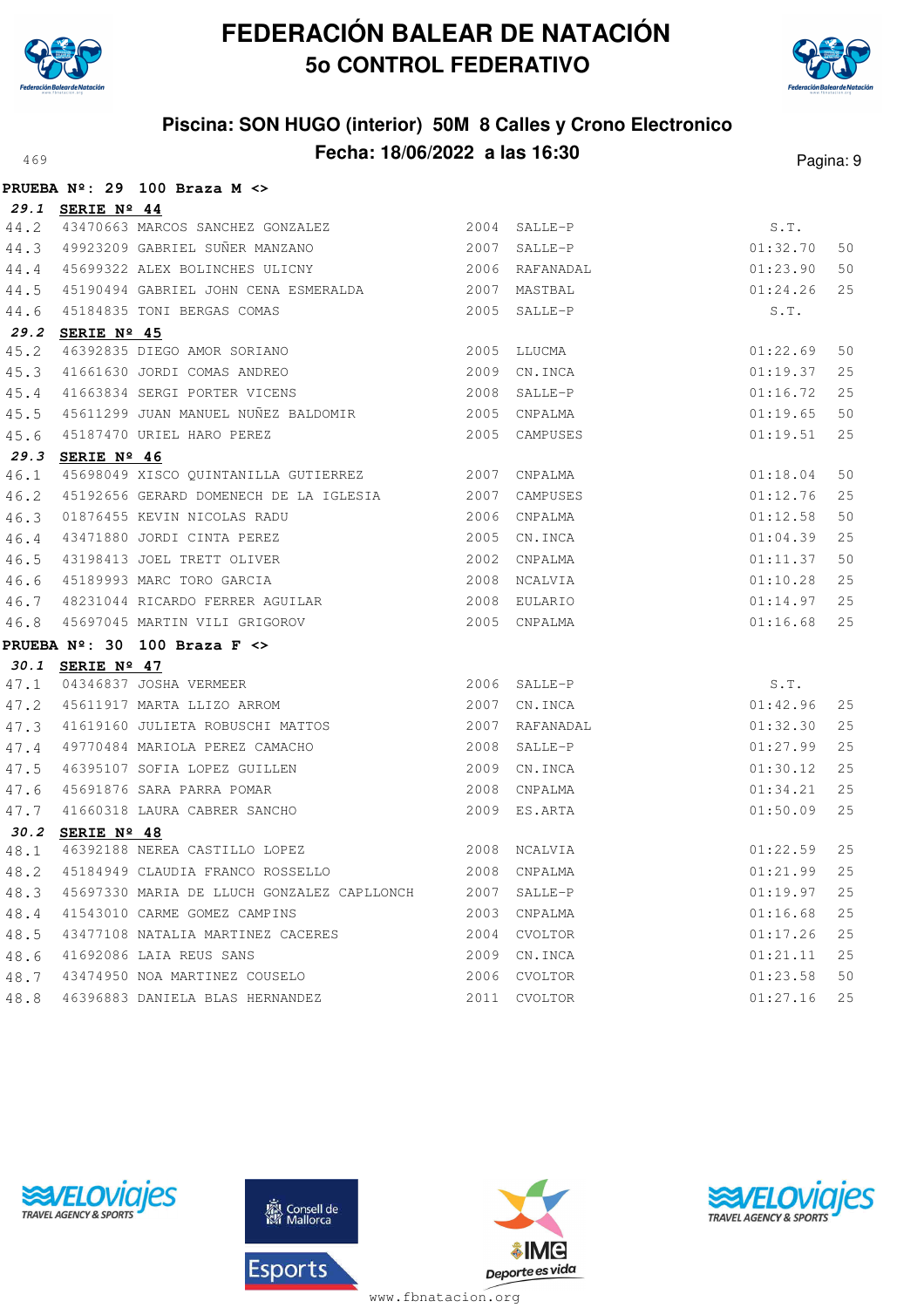



### **Piscina: SON HUGO (interior) 50M 8 Calles y Crono Electronico Fecha: 18/06/2022 a las 16:30**<sup>469</sup> Pagina: 10

|      |                  | PRUEBA Nº: 31 50 Mariposa M <>                                                                                                                                                                                         |      |                                               |          |    |
|------|------------------|------------------------------------------------------------------------------------------------------------------------------------------------------------------------------------------------------------------------|------|-----------------------------------------------|----------|----|
|      | 31.1 SERIE Nº 49 |                                                                                                                                                                                                                        |      |                                               |          |    |
|      |                  | 49.3 41661947 TOMEU JULIA MAIMO<br>49.4 43233522 ALFONSO REINA MORENO                                                                                                                                                  |      |                                               | 00:31.83 | 50 |
|      |                  |                                                                                                                                                                                                                        |      | 2007 FELANITX<br>2005 SALLE-P<br>2005 SALLE-P | 00:31.04 | 25 |
|      |                  | 49.5 43463950 ALEJANDRO ARIAS GOMILA 2004 LLUCMA                                                                                                                                                                       |      |                                               | 00:31.06 | 25 |
|      |                  | 49.6 46390814 ANTONI ALBERT TRIAY SERRA 2007 CNMURO                                                                                                                                                                    |      |                                               | 00:33.95 | 50 |
|      | 31.2 SERIE Nº 50 |                                                                                                                                                                                                                        |      |                                               |          |    |
|      |                  | 51.2 SERIE Nº 50<br>50.2 49773073 IÑIGO ROMERO AVILES<br>50.3 20000880 SACHA GIBBS<br>50.4 43480370 JAUME RIBAS MONSERRAT                                                                                              |      | 2008 SALLE-P                                  | 00:29.68 | 25 |
|      |                  |                                                                                                                                                                                                                        |      | 2005 CNPALMA                                  | 00:29.19 | 50 |
|      |                  |                                                                                                                                                                                                                        |      | 2001 LLUCMA                                   | 00:29.13 | 50 |
|      |                  | 50.5 01653059 DANIEL MAURER<br>50.6 43463961 ADRIAN GUERRERO LOPEZ                                                                                                                                                     |      | 2005 SALLE-P                                  | 00:28.78 | 25 |
|      |                  |                                                                                                                                                                                                                        |      | 2001 SALLE-P                                  | 00:29.59 | 50 |
|      | 31.3 SERIE Nº 51 |                                                                                                                                                                                                                        |      |                                               |          |    |
| 51.1 |                  | 43159049 MATIAS SUAREZ CAMPIONE 1996 CVOLTOR                                                                                                                                                                           |      |                                               | 00:28.66 | 25 |
| 51.2 |                  | 43227645 DANIEL LLOMPART BARRERA 2005 SALLE-P                                                                                                                                                                          |      |                                               | 00:28.81 | 50 |
|      |                  |                                                                                                                                                                                                                        |      | 2004 CN. INCA                                 | 00:27.93 | 25 |
|      |                  | 51.3 43469427 JOEL LOPEZ RISCO<br>51.4 43463962 HUGO GUERRERO LOPEZ<br>51.5 07704218 DENIS MOLNAR                                                                                                                      |      | 2005 SALLE-P                                  | 00:27.58 | 50 |
|      |                  |                                                                                                                                                                                                                        |      | 2004 CNPALMA                                  | 00:27.54 | 25 |
| 51.6 |                  | 49483562 ALEX JOAN ROMERO LLUCH 2006 CNPALMA                                                                                                                                                                           |      |                                               | 00:27.98 | 25 |
|      |                  | 51.7 45693738 JAUME PONS SANTAMARIA                                                                                                                                                                                    |      | 2006 CNMURO                                   | 00:28.96 | 50 |
| 51.8 |                  | 41691059 IVAN TRIBALDOS LOPEZ                                                                                                                                                                                          |      | 2000 LLUCMA                                   | 00:29.13 | 50 |
|      | 31.4 SERIE Nº 52 |                                                                                                                                                                                                                        |      |                                               |          |    |
|      |                  |                                                                                                                                                                                                                        |      |                                               | 00:27.16 | 50 |
|      |                  | 31.4 SERIE Nº 52<br>52.1 43183969 CARLOS GOMARIZ GAYA 1992 CVOLTOR<br>52.2 43199949 KEVIN RUIZ BIOJO 2002 SALLE-P<br>52.3 43478908 ADRIA SARD PUIGROS 2001 CNPALMA<br>52.4 43205972 JOAN REYNES VALLVERDU 1997 CNPALMA |      |                                               | 00:26.22 | 50 |
|      |                  |                                                                                                                                                                                                                        |      |                                               | 00:25.89 | 50 |
|      |                  |                                                                                                                                                                                                                        |      |                                               | 00:25.58 | 50 |
| 52.5 |                  | 43182823 MARC SANCHEZ TORRENS 1992 CVOLTOR                                                                                                                                                                             |      |                                               | 00:25.35 | 25 |
|      |                  | 52.6 73003854 CARLOS GARZARÁN AMO (1990)                                                                                                                                                                               |      | CNPALMA                                       | 00:26.19 | 50 |
|      |                  | 52.7 43205973 SALVADOR REYNES VALLVERDU<br>52.8 45190652 RAUL BERMIN MORAIS                                                                                                                                            |      | 2002 CNPALMA                                  | 00:26.96 | 50 |
|      |                  |                                                                                                                                                                                                                        |      | 2002 CNPALMA                                  | 00:26.78 | 25 |
|      |                  | PRUEBA $N^{\circ}$ : 32 50 Mariposa F <>                                                                                                                                                                               |      |                                               |          |    |
|      | 32.1 SERIE Nº 53 |                                                                                                                                                                                                                        |      |                                               |          |    |
|      |                  | 52.1 SERIE Nº 33<br>53.3 49770483 SILVIA PEREZ CAMACHO 2008 SALLE-P<br>53.3 49771820 CARMEN ESTARELLAS MALBERTI 2008 SALLE-P                                                                                           |      |                                               | 00:38.38 | 50 |
|      |                  |                                                                                                                                                                                                                        |      |                                               | 00:37.48 | 50 |
| 53.5 |                  | 41623989 EMMA GRIMALT OBRADOR                                                                                                                                                                                          |      | 2006 FELANITX                                 | 00:38.05 | 25 |
| 53.6 |                  | 46396813 CARLOTA ROJO CAPA                                                                                                                                                                                             |      | 2009 LLUCMA                                   | 00:40.52 | 25 |
| 32.2 | SERIE Nº 54      |                                                                                                                                                                                                                        |      |                                               |          |    |
| 54.2 |                  | 42374837 CARLOTA MIRA BROWN                                                                                                                                                                                            | 2007 | ES.ARTA                                       | 00:36.12 | 50 |
| 54.3 |                  | 41692085 ARIADNA REUS SANS                                                                                                                                                                                             | 2007 | CN.INCA                                       | 00:34.18 | 25 |
| 54.4 |                  | 46388012 CATERINA THOMAS TABERNER                                                                                                                                                                                      | 2004 | CNPALMA                                       | 00:34.06 | 50 |
| 54.5 |                  | 43475079 SARAH HOLGADO BARAHONA                                                                                                                                                                                        | 2007 | CNPALMA                                       | 00:34.33 | 50 |
| 54.6 |                  | 41664764 NEUS QUETGLAS CARBONELL                                                                                                                                                                                       |      | 2006 NCALVIA                                  | 00:34.52 | 50 |







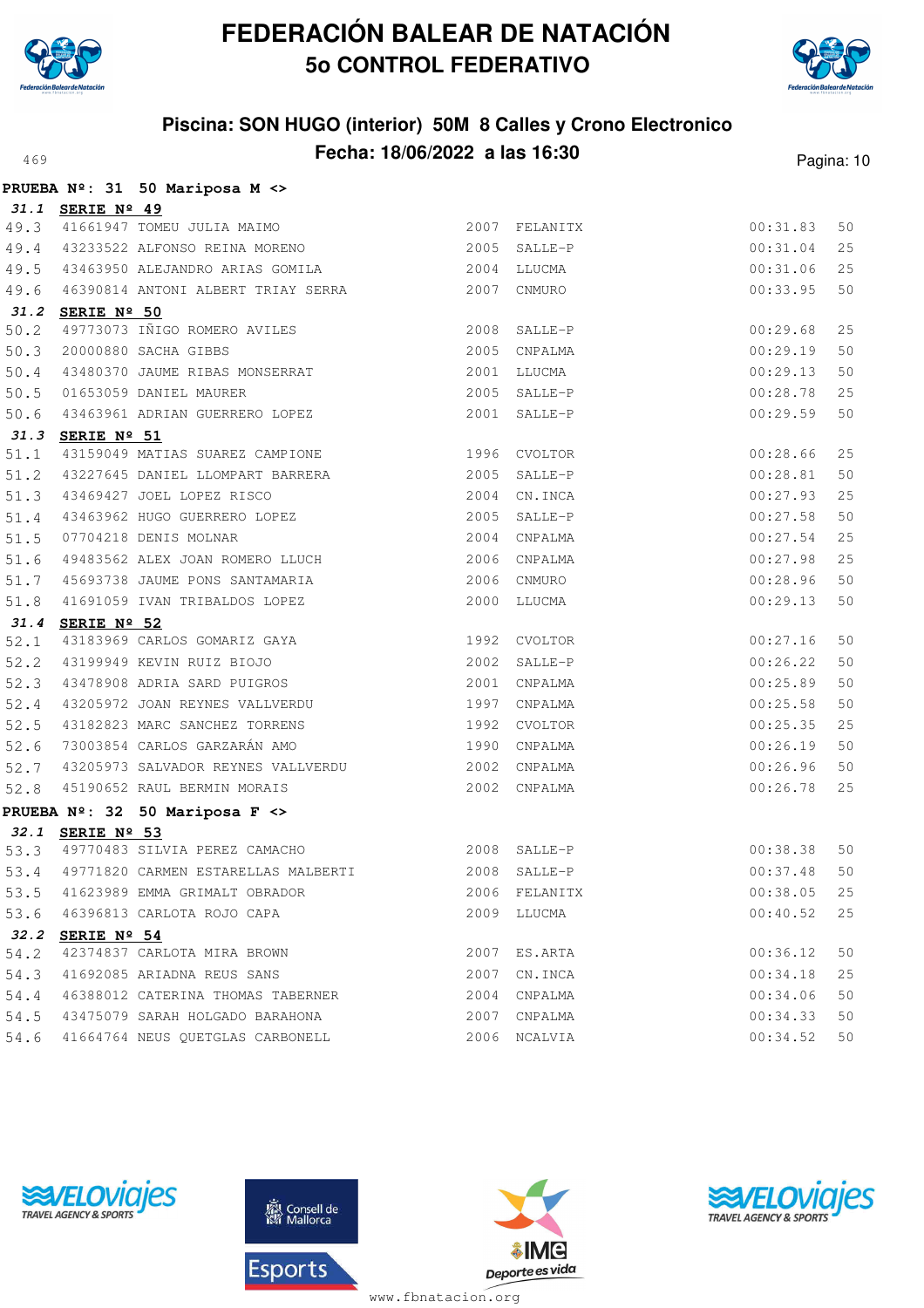

**PRUEBA Nº: 32 50 Mariposa F <>**

# **FEDERACIÓN BALEAR DE NATACIÓN 5o CONTROL FEDERATIVO**



## **Piscina: SON HUGO (interior) 50M 8 Calles y Crono Electronico Fecha: 18/06/2022 a las 16:30**<sup>469</sup> Pagina: 11

|      |                  | FROEDA N-. JZ JO MAIIPOSA F <>                          |                |               |          |    |
|------|------------------|---------------------------------------------------------|----------------|---------------|----------|----|
|      | 32.3 SERIE Nº 55 |                                                         |                |               |          |    |
|      |                  | 55.1 45691103 PAULA COLOMAR CARRASCO                    |                | 2004 CNPALMA  | 00:32.44 | 50 |
| 55.2 |                  | 49925383 MARTA SANDIN POLO                              |                | 2007 SALLE-P  | 00:31.78 | 50 |
| 55.3 |                  | 46389239 LEYRE LUMBRERAS ROJO                           |                | 2006 SALLE-P  | 00:31.24 | 50 |
| 55.4 |                  | 45614381 MARTA RUBIO BUJOSA                             |                | 2005 CNPALMA  | 00:28.93 | 50 |
| 55.5 |                  | 43573918 NADIA CORRADINI KOPECKA                        |                | 2005 SALLE-P  | 00:30.41 | 50 |
| 55.6 |                  | 46394473 NEREA CASTAÑER NOGUERA                         |                | 2003 CVOLTOR  | 00:31.28 | 50 |
| 55.7 |                  | 41659557 MARGALIDA CERDA MANRESA                        |                | 2007 FELANITX | 00:31.84 | 50 |
| 55.8 |                  | 49770993 ERIKA BAYON BUENO                              |                | 2008 CVOLTOR  | 00:32.78 | 50 |
|      |                  | PRUEBA $N^{\circ}$ : 33 800 Libres X <>                 |                |               |          |    |
|      | 33.1 SERIE Nº 56 |                                                         |                |               |          |    |
| 56.3 |                  | 49868937 CARLA LLABRES PEDRET                           |                | 2006 SALLE-P  | S.T.     |    |
|      |                  | 56.4 45614949 JULIA MOREY REBASSA                       | $2006$ SALLE-P |               | 09:53.12 | 50 |
|      |                  | 56.5 46394475 LAURA CASTAÑER NOGUERA                    |                | 2009 CVOLTOR  | 10:50.87 | 25 |
|      |                  | PRUEBA Nº: 35 100 Espalda M <>                          |                |               |          |    |
|      | 35.1 SERIE Nº 57 |                                                         |                |               |          |    |
| 57.1 |                  | 49864618 LUCA ALEXANDER CAÑADILLAS SMOLOVA 2009 CNPALMA |                |               | 01:10.68 | 25 |
| 57.2 |                  | 45697069 SERGIO BENNASSAR MARTIN                        |                | 2007 CNPALMA  | 01:09.23 | 25 |
| 57.3 |                  | 46392195 MIGUEL ANGEL SUÑER AMENGUAL                    |                | 2006 CNPALMA  | 01:11.28 | 50 |
| 57.4 |                  | 41664005 JUAN GARCIA VIVES                              |                | 2006 SALLE-P  | 01:05.86 | 50 |
| 57.5 |                  | 49922759 JAVIER HERNANDEZ VILLAR                        |                | 2007 MASTBAL  | 01:06.55 | 50 |
| 57.6 |                  | 41663102 ALEXANDRU MEDREA PADURE                        |                | 2007 CNPALMA  | 01:08.62 | 25 |
| 57.7 |                  | 45696313 GERARD VALLESPIR TORAN                         |                | 2009 CN. INCA | 01:09.75 | 25 |
| 57.8 |                  | 43232272 JORGE SABATER ESPINOSA                         |                | 2006 SALLE-P  | S.T.     |    |
|      |                  | PRUEBA Nº: 36 100 Espalda F <>                          |                |               |          |    |
|      | 36.1 SERIE Nº 58 |                                                         |                |               |          |    |
| 58.2 |                  | 41662209 CELIA ROSSELLO BRUGAROLAS                      |                | 2008 CNPALMA  | S.T.     |    |
| 58.3 |                  | 45695594 ARIADNA LEGEY SOLER                            |                | 2009 NCALVIA  | 01:26.03 | 25 |
| 58.4 |                  | 41661081 NEUS MAS ALCON                                 |                | 2009 FELANITX | 01:19.56 | 25 |
| 58.5 |                  | 45697729 PAULA MELIS FERRER                             |                | 2009 CNPALMA  | 01:22.54 | 25 |
| 58.6 |                  | 41657151 GEMMA GUINOVART CALDENTEY                      |                | 2009 ES.ARTA  | 01:30.21 | 25 |
| 58.7 |                  | 45692238 GLÒRIA BESTARD LLABRÉS                         |                | 2008 CN. INCA | S.T.     |    |
| 36.2 | SERIE Nº 59      |                                                         |                |               |          |    |
| 59.1 |                  | 41659846 MARIA CIRER CABOT                              | 2009           | CNPALMA       | 01:18.35 | 25 |
| 59.2 |                  | 45372330 EMILIE SANCHEZ BUJOSA                          | 2009           | CNPALMA       | 01:17.34 | 25 |
| 59.3 |                  | 42391264 ANNA GENOVA RADEVA                             | 2007           | CNPALMA       | 01:18.06 | 50 |
| 59.4 |                  | 02117380 EMILY CZAJA                                    | 2010           | FELANITX      | 01:14.34 | 25 |
| 59.5 |                  | 54623315 MARTINA GARCIA PROHENS                         | 2010           | CNPALMA       | 01:15.94 | 25 |
| 59.6 |                  | 43233035 LAURA SIMO PEREZ                               | 2005           | SALLE-P       | 01:18.80 | 50 |
| 59.7 |                  | 46388063 ANA HERNANDEZ CERDO                            | 2008           | SALLE-P       | 01:18.17 | 25 |







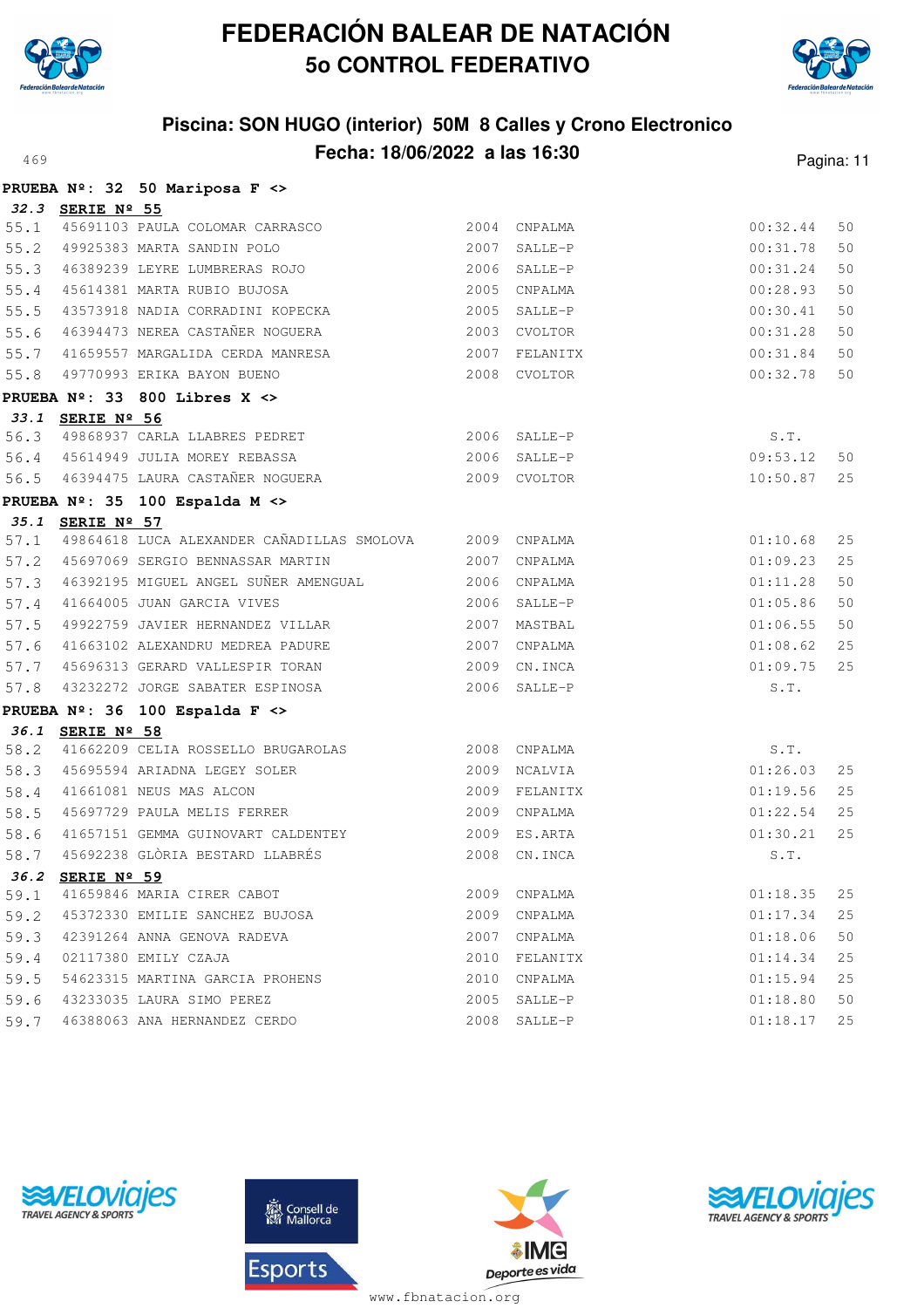



## **Piscina: SON HUGO (interior) 50M 8 Calles y Crono Electronico Fecha: 18/06/2022 a las 16:30**<sup>469</sup> Pagina: 12

|      |                  | PRUEBA Nº: 36 100 Espalda F <>                           |              |                |               |    |
|------|------------------|----------------------------------------------------------|--------------|----------------|---------------|----|
|      | 36.3 SERIE Nº 60 |                                                          |              |                |               |    |
|      |                  | 60.1 41664031 SOFIA BARRIOS GIORNO                       |              | 2005 CNPALMA   | 01:12.99      | 50 |
|      |                  | 60.2 45691319 BEATRIZ GIJON CASTRO                       |              | 2009 SALLE-P   | 01:08.97      | 25 |
| 60.3 |                  | 43481556 AINA TOMAS TOMAS                                |              | 2008 CAMPUSES  | 01:09.32      | 50 |
| 60.4 |                  | 49923805 MARTINA MANRESA MALBERTI                        |              | 2005 SALLE-P   | 01:04.20      | 50 |
| 60.5 |                  | 09690446 LUNA CHIMA                                      |              | 2007 CAMPUSES  | 01:07.07      | 25 |
| 60.6 |                  | 41622239 MARINA DIAZ PERELLO                             |              | 2007 FELANITX  | 01:08.42      | 25 |
| 60.7 |                  | 45193826 Mª VICTORIA CAÑADILLAS SMOLOVA 2008 CNPALMA     |              |                | 01:10.25      | 25 |
| 60.8 |                  | 41662594 ESTHER PENALVA CAÑELLAS                         | 2007 SALLE-P |                | 01:14.41      | 50 |
|      |                  | PRUEBA Nº: 37 200 Mariposa M <>                          |              |                |               |    |
|      | 37.1 SERIE Nº 61 |                                                          |              |                |               |    |
| 61.4 |                  |                                                          |              |                | $02:23.89$ 25 |    |
|      |                  | 61.5 45691572 ANDREAS CARRASCAL GUILCHENKO  2006 CNPALMA |              |                | S.T.          |    |
|      |                  | PRUEBA Nº: 38 200 Mariposa F <>                          |              |                |               |    |
|      | 38.1 SERIE Nº 62 |                                                          |              |                |               |    |
|      |                  | 62.3 03086090 LUCIA BRIGUGLIO                            |              | 2009 SALLE-P   | S.T.          |    |
|      |                  | 62.4 49928381 LUCIA SANTHA FERENCZI (2009 SALLE-P        |              |                | 02:34.77      | 25 |
|      |                  | 62.5 46393247 OLIMPIA BESALDUCH ALVAREZ 2010 CNPALMA     |              |                | 02:51.64      | 25 |
|      |                  | PRUEBA $N^{\circ}$ : 39 100 Libres M <>                  |              |                |               |    |
|      | 39.1 SERIE Nº 63 |                                                          |              |                |               |    |
| 63.2 |                  | 43474250 ADRIAN BAUZA CASTELLANO 6 2007 MASTBAL          |              |                | 01:13.19      | 25 |
|      |                  | 63.3 43461584 PAU SOCIAS ROIG                            | 2006 CVOLTOR |                | 01:07.03      | 50 |
|      |                  | 63.4 41620437 XAVIER RIERA DIAZ                          |              | 2007 RAFANADAL | 01:05.72      | 50 |
| 63.5 |                  | 45191890 GABRIEL REUS MEDIALDEA                          |              | 2004 LLUCMA    | 01:04.19      | 25 |
| 63.6 |                  | 45611082 DANIEL GARCIA RODRIGUEZ                         |              | 2006 MASTBAL   | 01:10.29      | 50 |
| 39.2 | SERIE Nº 64      |                                                          |              |                |               |    |
| 64.2 |                  | 21225013 ADAM DIB                                        |              | 2007 CAMPUSES  | 01:05.68      | 50 |
| 64.3 |                  | 41659206 LLUIS NEBOT REYES                               |              | 2005 RAFANADAL | 01:03.70      | 25 |
| 64.4 |                  | 45189060 JORDI PEREZ GARCIA                              |              | 2007 CAMPUSES  | 01:03.37      | 25 |
| 64.5 |                  | 49608204 RUBEN OLIVARES TORRICO                          |              | 2006 LLUCMA    | 01:05.24      | 50 |
| 64.6 |                  | 45372910 FRANCESC SOLIVELLAS RIPOLL                      |              | 2006 CN.INCA   | 01:03.87      | 25 |
|      | 39.3 SERIE Nº 65 |                                                          |              |                |               |    |
| 65.1 |                  | 41621263 ADRIAN ACEDO PERPATH                            |              | 2007 RAFANADAL | 01:02.68      | 25 |
| 65.2 |                  | 45699322 ALEX BOLINCHES ULICNY                           | 2006         | RAFANADAL      | 01:02.89      | 50 |
| 65.3 |                  | 43476877 VICTOR CASTAÑER HERNANDEZ                       | 2006         | CNPALMA        | 01:02.45      | 50 |
| 65.4 |                  | 43218723 JORDI MAYOL SERRA                               |              | 2004 SALLE-P   | 00:59.92      | 25 |
| 65.5 |                  | 45692293 ALEJANDRO RODRIGUEZ CABELLOS                    |              | 2009 CNPALMA   | 01:00.39      | 25 |
| 65.6 |                  | 46388467 SERGIO PIQUERAS CHAVARRIA                       |              | 2009 CVOLTOR   | 01:00.97      | 25 |
| 65.7 |                  | 45193431 TRISTAN SANTOS VILLALONGA                       | 2009         | CNPALMA        | 01:01.37      | 25 |
| 65.8 |                  | 49928399 IVAN CARDEÑOSA SECHENKOV                        |              | 2008 SALLE-P   | 01:02.89      | 25 |







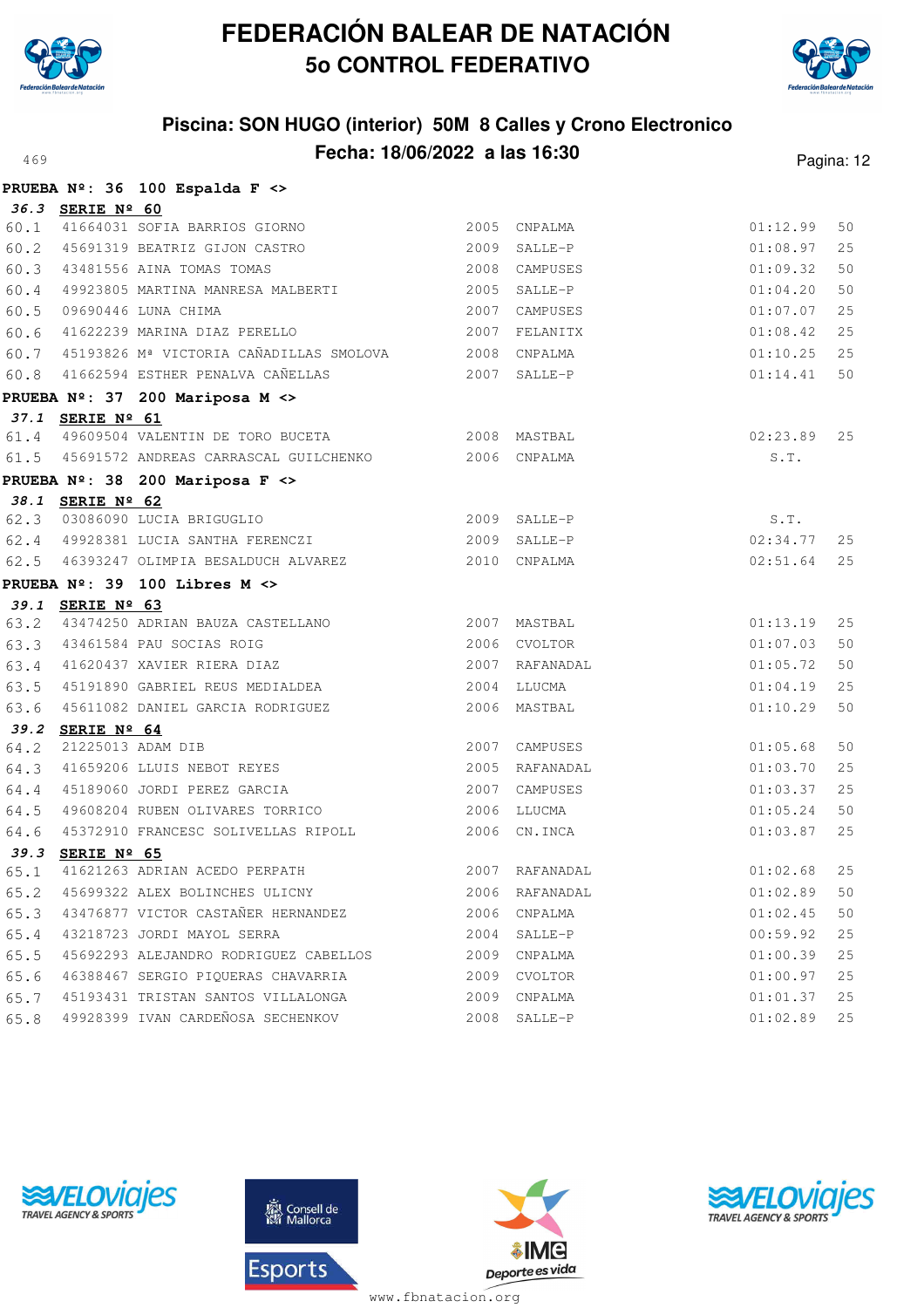



## **Piscina: SON HUGO (interior) 50M 8 Calles y Crono Electronico Fecha: 18/06/2022 a las 16:30** Pagina: 13

|      |                  | PRUEBA $N^{\circ}$ : 39 100 Libres M <>                                  |              |                |          |    |
|------|------------------|--------------------------------------------------------------------------|--------------|----------------|----------|----|
|      | 39.4 SERIE Nº 66 |                                                                          |              |                |          |    |
| 66.1 |                  | 45185607 LLUIS VICENS BUJOSA                                             |              | 2005 CNPALMA   | 01:01.43 | 50 |
| 66.2 |                  | 00342128 NICOLAS HUTHER                                                  |              | 2008 CVOLTOR   | 00:59.39 | 25 |
| 66.3 |                  | 43476590 OLIVER TOLEDO PANIAGUA                                          |              | 2007 MASTBAL   | 00:58.09 | 25 |
| 66.4 |                  | 47433818 VICTOR ADDA FERRER                                              |              | 2008 EULARIO   | 00:57.54 | 25 |
| 66.5 |                  | 43227645 DANIEL LLOMPART BARRERA                                         |              | 2005 SALLE-P   | 00:59.36 | 50 |
| 66.6 |                  | 43479936 DANIEL CALZETTA TORRES                                          |              | 2005 MASTBAL   | 01:00.17 | 50 |
| 66.7 |                  | 45614938 GUILLEM FEMENIA CRESPI 2005 SALLE-P                             |              |                | 00:59.54 | 25 |
| 66.8 |                  | 41618413 JOAN EVANGELISTI VADELL                                         |              | 2001 LLUCMA    | 00:59.85 | 25 |
|      | 39.5 SERIE Nº 67 |                                                                          |              |                |          |    |
| 67.1 |                  | 45187628 XAVIER PUIG BLANCO<br>43463962 HUGO GUERRERO LOPEZ              |              | 2007 NCALVIA   | 00:58.27 | 50 |
| 67.2 |                  |                                                                          |              | 2005 SALLE-P   | 00:57.98 | 50 |
| 67.3 |                  | 43466374 NESTOR SIQUIER RIPOLL                                           |              | 2004 CNPALMA   | 00:56.18 | 50 |
| 67.4 |                  | 43473869 JAVIER LOPEZ GUILLEN                                            |              | 2006 CN.INCA   | 00:53.09 | 50 |
| 67.5 |                  | 46392451 MARC FALCO GUILLEM                                              |              | 2003 SALLE-P   | 00:54.52 | 25 |
| 67.6 |                  | 45188997 LLUC ZANIN BARCELO                                              | 2007 NCALVIA |                | 00:56.03 | 25 |
| 67.7 |                  | 49770154 FCO. BORJA GARAU MORENO 49770154 FCO. BORJA GARAU MORENO        |              |                | 00:56.57 | 25 |
| 67.8 |                  | 41691059 IVAN TRIBALDOS LOPEZ                                            |              | 2000 LLUCMA    | 00:58.99 | 50 |
|      |                  | PRUEBA $N^{\circ}$ : 40 100 Libres F $\leftrightarrow$                   |              |                |          |    |
|      | 40.1 SERIE Nº 68 |                                                                          |              |                |          |    |
| 68.2 |                  |                                                                          |              |                | 01:37.20 | 50 |
| 68.3 |                  |                                                                          | 2009         | CN.INCA        | 01:19.79 | 25 |
| 68.4 |                  | 41706784 CLARA MULET COLL<br>43480602 CLAUDIA ARIAS GOMILA<br>20548186 ( |              | 2007 LLUCMA    | 01:17.41 | 25 |
| 68.5 |                  | 20549108 SÍLVIA GUERRERO SANS                                            |              | 2005 CN.INCA   | 01:19.52 | 50 |
| 68.6 |                  | 49606606 CECILIA MARTÍNEZ                                                | 2008 LLUCMA  |                | 01:30.61 | 50 |
| 68.7 |                  | 43475268 MARTA CHUN ROCA SANCHEZ                                         |              | 2005 CVOLTOR   | S.T.     |    |
| 40.2 | SERIE Nº 69      |                                                                          |              |                |          |    |
| 69.1 |                  | 45699760 LAURA AVILA ANDREU                                              |              | 2009 LLUCMA    | 01:17.12 | 25 |
| 69.2 |                  | 41658995 AINA SANSO FULLANA                                              |              | 2009 ES.ARTA   | 01:16.19 | 25 |
| 69.3 |                  | 41691791 CRISTINA MIQUEL FULLANA                                         |              | 2009 ES.ARTA   | 01:15.42 | 25 |
| 69.4 |                  | 45372103 AMELIE MONIER PIÑOL                                             |              | 2009 CNPALMA   | 01:13.37 | 25 |
| 69.5 |                  | 46390955 MARTINA SERRA MARTINEZ                                          |              | 2009 SALLE-P   | 01:14.55 | 50 |
| 69.6 |                  | 49771064 COLOMA MORAGUES CARDELL                                         |              | 2006 LLUCMA    | 01:15.88 | 25 |
| 69.7 |                  | 46390096 MARINA IGUAL SALOM                                              |              | 2008 CAMPUSES  | 01:17.71 | 50 |
| 40.3 | SERIE Nº 70      |                                                                          |              |                |          |    |
| 70.1 |                  | 46391865 VERONICA GARRIDO MORENO                                         |              | 2009 CNPALMA   | 01:13.76 | 50 |
| 70.2 |                  | 43467476 JULIA COLINO ALONSO                                             |              | 2007 MASTBAL   | 01:11.81 | 25 |
| 70.3 |                  | 46392122 SANDRA CASTELL CORTES                                           |              | 2007 MASTBAL   | 01:12.52 | 50 |
| 70.4 |                  | 49928607 ELENA AMOR BAUZA                                                | 2009         | LLUCMA         | 01:10.06 | 25 |
| 70.5 |                  | 45185729 MIREIA VANRELL MENENDEZ                                         | 2007         | CNPALMA        | 01:11.44 | 50 |
| 70.6 |                  | 45697326 AINA GONZALEZ CAPLLONCH                                         | 2007         | SALLE-P        | 01:12.71 | 50 |
| 70.7 |                  | 49919590 MARIA SARMIENTO CANO                                            | 2011         | SALLE-P        | 01:11.99 | 25 |
| 70.8 |                  | 41619160 JULIETA ROBUSCHI MATTOS                                         |              | 2007 RAFANADAL | 01:13.99 | 50 |
|      |                  |                                                                          |              |                |          |    |